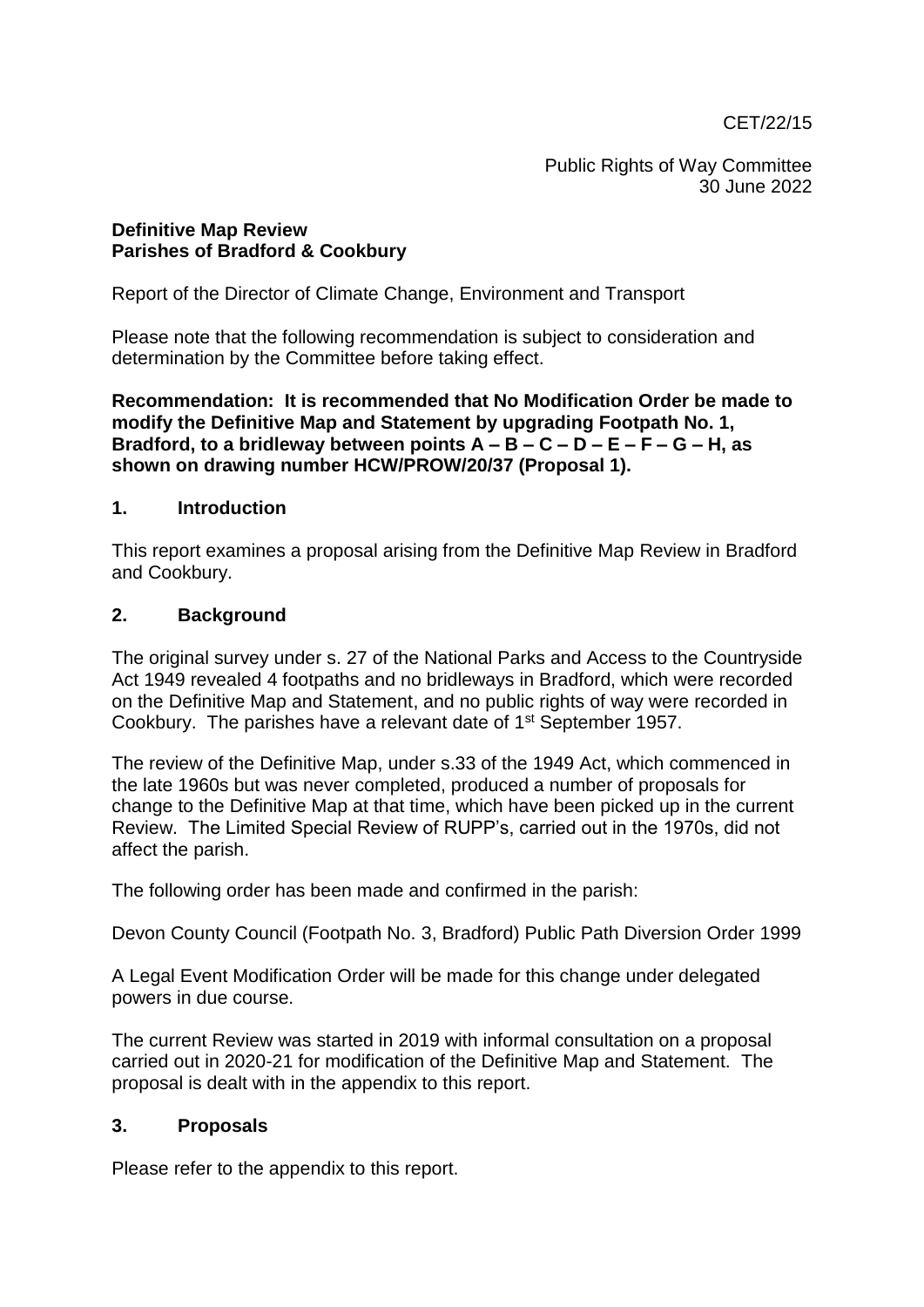# **4. Consultations**

A full public consultation was carried out between November 2020 and January 2021.

The responses were:

| <b>County Councillor Morrish</b>              | - no comment |
|-----------------------------------------------|--------------|
| <b>Torridge Devon District Council</b>        | - no comment |
| <b>Bradford &amp; Cookbury Parish Council</b> | - no comment |
| <b>British Horse Society</b>                  | - no comment |
| <b>Byways and Bridleways Trust</b>            | - no comment |
| <b>Country Landowners' Association</b>        | - no comment |
| Devon Green Lanes Group                       | - no comment |
| <b>National Farmers' Union</b>                | - no comment |
| <b>Open Spaces Society</b>                    | - no comment |
| Ramblers'                                     | - no comment |
| <b>Trail Riders' Fellowship</b>               | - no comment |

Specific responses are detailed in the appendix to this report and included in the background papers.

## **5. Financial Considerations**

Financial implications are not a relevant consideration to be taken into account under the provision of the Wildlife and Countryside Act 1981. The Authority's costs associated with Modification Orders, including Schedule 14 appeals, the making of Orders and subsequent determinations, are met from the general public rights of way budget in fulfilling our statutory duties.

## **6. Legal Considerations**

The implications/consequences of the recommendation have been taken into account in the preparation of the report.

# **7. Risk Management Considerations**

No risks have been identified.

## **8. Equality, Environmental Impact (including Climate Change) and Public Health Considerations**

Equality, environmental impact (including climate change) and public health implications have, where appropriate under the provisions of the relevant legislation, been taken into account in the preparation of the report.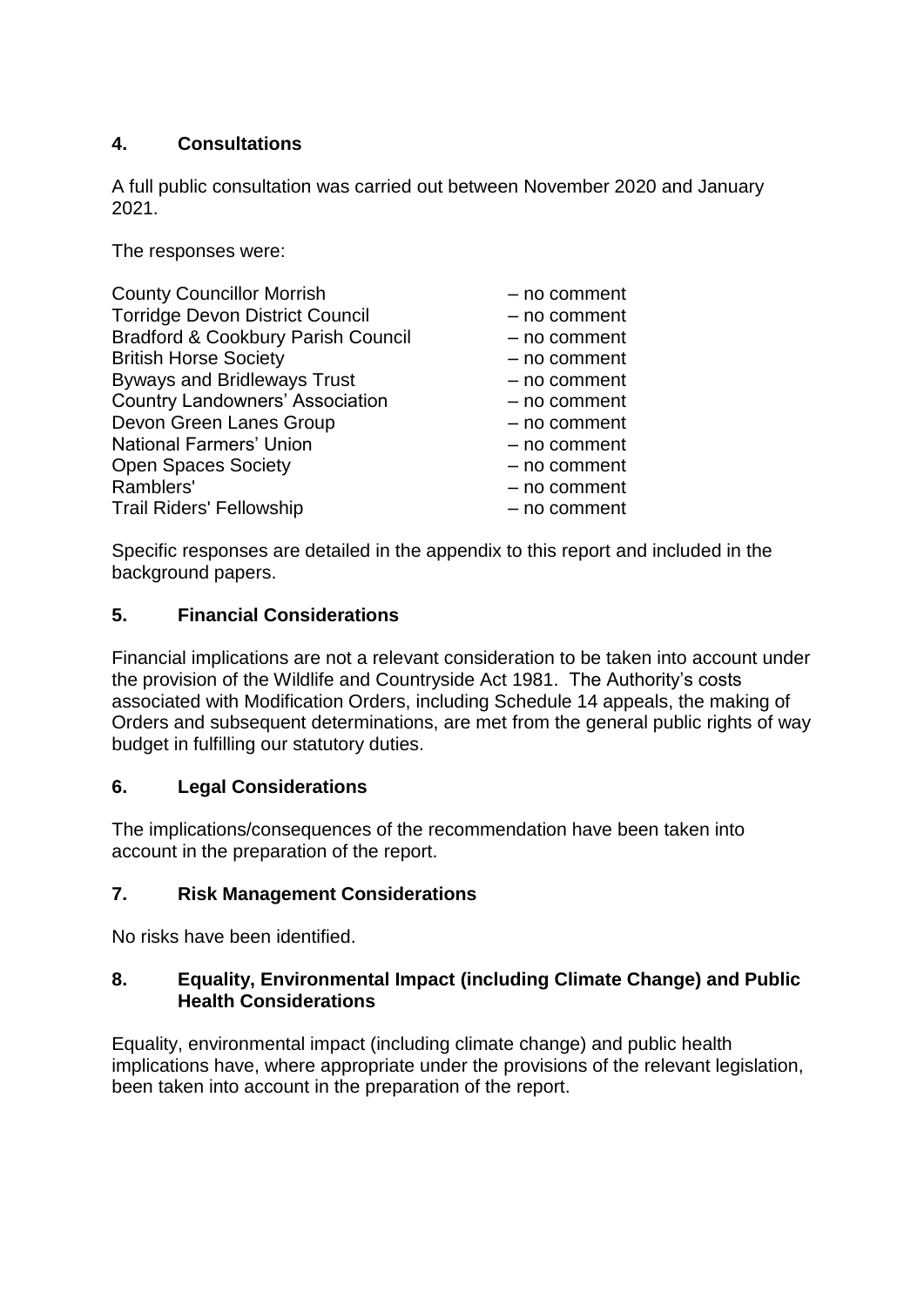## **9. Strategic Plan**

The Council's Plan 2021 – 2025, https://www.devon.gov.uk/strategic-plan/, has, where appropriate under the provisions of the relevant legislation, been taken into account in the preparation of the report.

#### **10. Conclusion**

It is recommended that no Modification Order be made to modify the Definitive Map and Statement in respect of the proposal, by upgrading Footpath No. 1, Bradford, to bridleway between points  $A - B - C - D - E - F - G - H$ , as shown on drawing number HIW/PROW/20/37.

Should any further valid claim with sufficient evidence be made within the next six months it would seem reasonable for it to be determined promptly rather than deferred.

#### **11. Reasons for Recommendations**

To undertake the County Council's statutory duty under the Wildlife and Countryside Act 1981 to determine the proposal and to keep the Definitive Map and Statement under continuous review.

> Meg Booth Director of Climate Change, Environment and Transport

#### **Electoral Division: Holsworthy Rural**

Local Government Act 1972: List of Background Papers

Contact for enquiries: Caroline Gatrell

Telephone No: 01392 383240

| <b>Background Paper</b>                  | Date      | File Ref.  |
|------------------------------------------|-----------|------------|
| Correspondence file: Bradford & Cookbury | 2019-2022 | CG/DMR/B&C |

cg210622pra sc/cr/DMR Parishes of Bradford & Cookbury 02 220622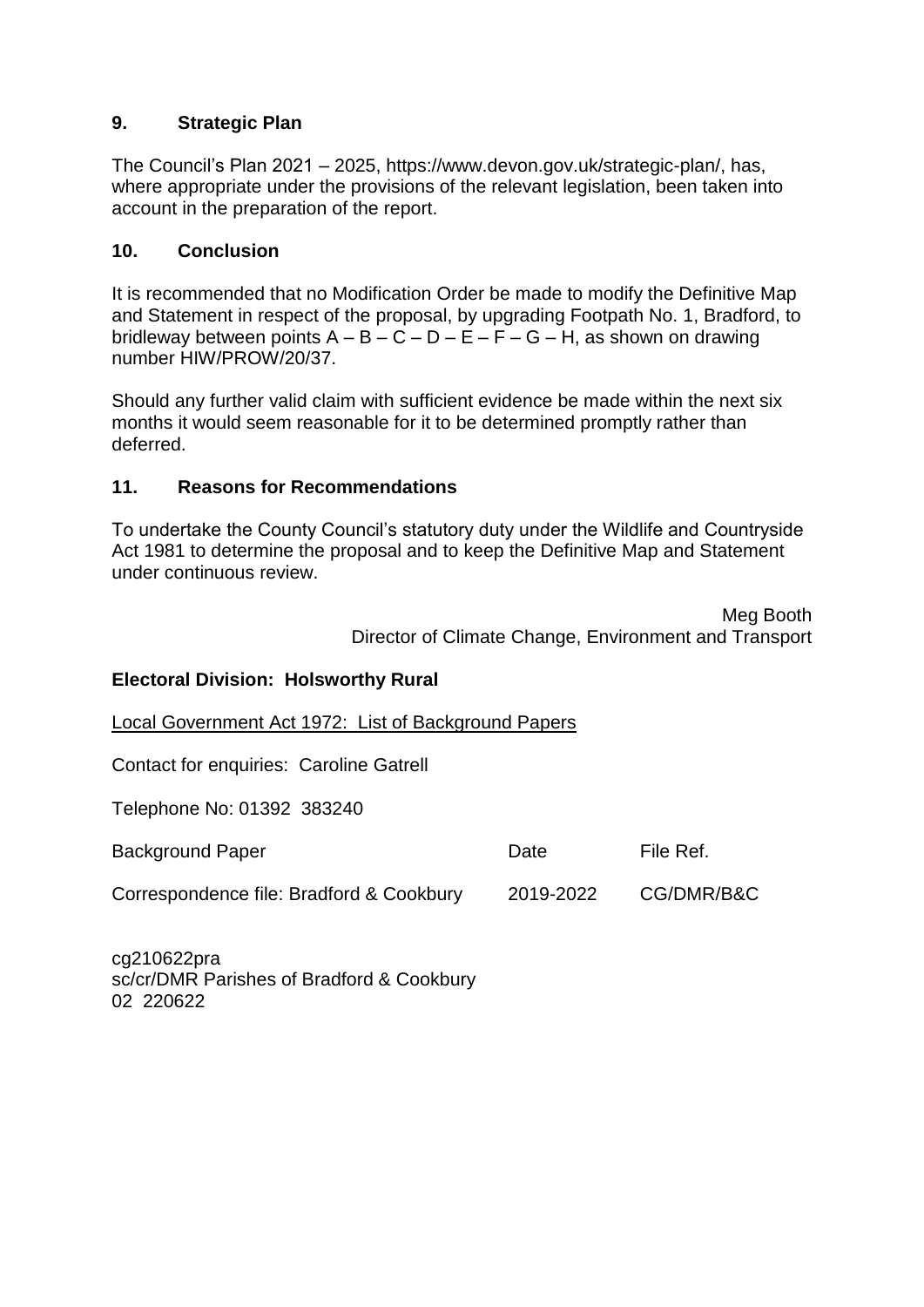## **A. Basis of Claim**

The Highways Act 1980, Section 31(1) states that where a way over any land, other than a way of such a character that use of it by the public could not give rise at common law to any presumption of dedication, has actually been enjoyed by the public as of right and without interruption for a full period of 20 years, the way is deemed to have been dedicated as a highway unless there is sufficient evidence that there was no intention during that period to dedicate it.

Common Law presumes that at some time in the past the landowner dedicated the way to the public either expressly, the evidence of the dedication having since been lost, or by implication, by making no objection to the use of the way by the public.

The Highways Act 1980, Section 32 states that a court or other tribunal, before determining whether a way has or has not been dedicated as a highway, or the date on which such dedication, if any, took place, shall take into consideration any map, plan, or history of the locality or other relevant document which is tendered in evidence, and shall give such weight thereto as the court or tribunal considers justified by the circumstances, including the antiquity of the tendered document, the status of the person by whom and the purpose for which it was made or compiled, and the custody in which it has been kept and from which it is produced.

The Wildlife and Countryside Act 1981, Section 53(3)(c) enables the Definitive Map to be modified if the County Council discovers evidence which, when considered with all other relevant evidence available to it, shows that:

- (i) a right of way not shown in the map and statement subsists or is reasonably alleged to subsist over land in the area to which the map relates.
- (ii) a highway shown in the map and statement as a highway of a particular description ought to be there shown as a highway of a different description.
- (iii) there is no public right of way over land shown in the map and statement as a highway of any description, or any other particulars contained in the map and statement require modification.

The Wildlife and Countryside Act 1981, Section 53(5) enables any person to apply to the surveying authority for an order to modify the Definitive Map. The procedure is set out under WCA 1981 Schedule 14.

The Wildlife and Countryside Act 1981, Section 56(1) states that the Definitive Map and Statement shall be conclusive evidence as to the particulars contained therein, but without prejudice to any question whether the public had at that date any right of way other than those rights.

In relation to claims for byways open to all traffic (BOATs), Section 67 of the Natural Environment and Rural Communities Act 2006 (NERC) extinguishes certain rights of way for mechanically propelled vehicles except for the circumstances set out in subsections 2 to 8. The main exceptions are that: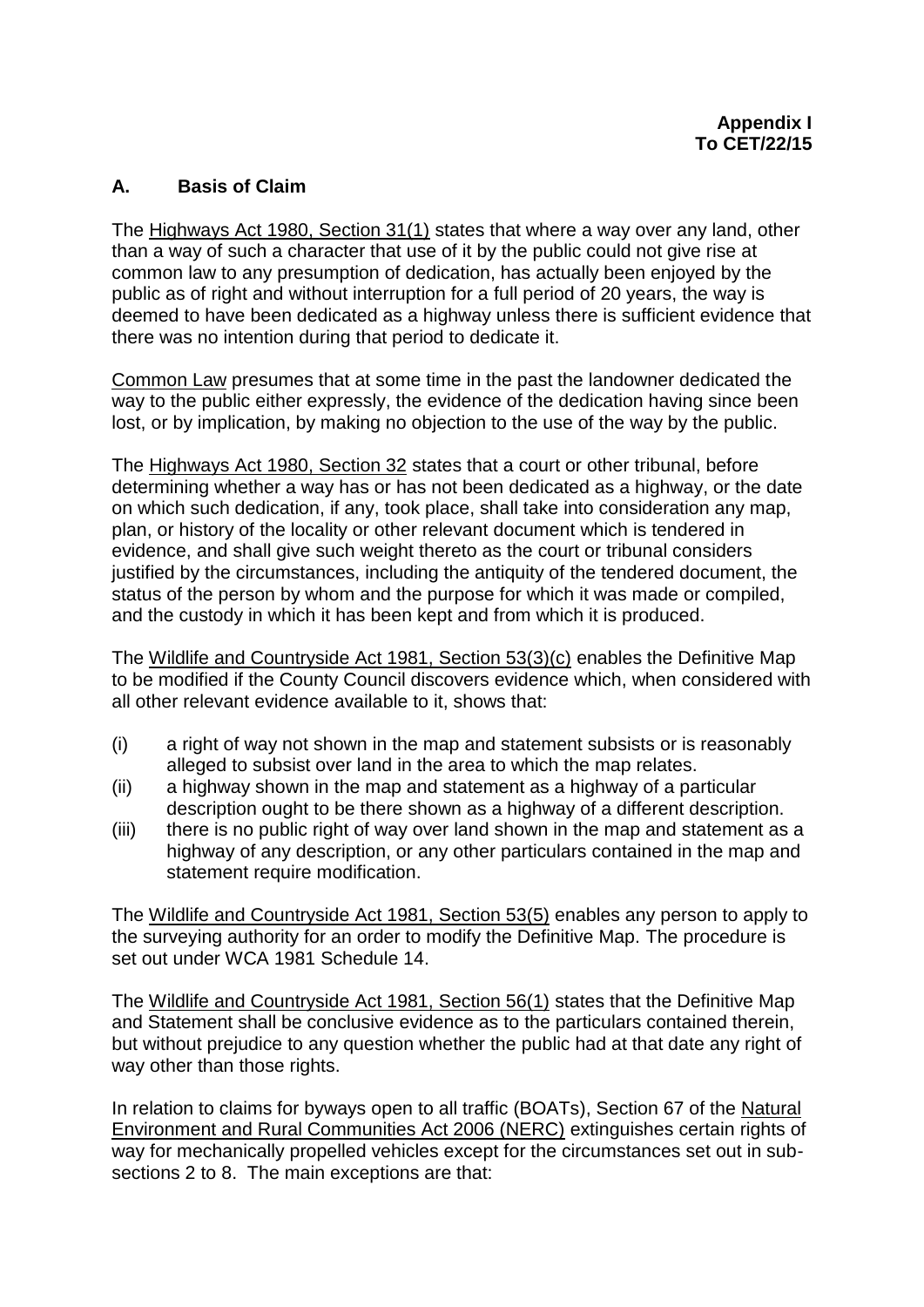- (a) it is a way whose main use by the public during the period of 5 years ending with commencement was use for mechanically propelled vehicles;
- (b) it was shown on the List of Streets;
- (c) it was expressly created for mechanically propelled vehicles;
- (d) it was created by the construction of a road intended to be used by such vehicles;
- (e) it was created by virtue of use by such vehicles before 1 December 1930.

Extinguishment of rights for mechanically propelled vehicles also does not apply if, before the relevant date  $(20<sup>th</sup>$  January 2005), an proposal was made under section 53(5) of the Wildlife and Countryside Act 1981, or such an proposal was determined by a surveying authority, for an order to modify the definitive map and statement as to show a BOAT.

The judgement in the case of *R. (on the proposal of Winchester College) v Hampshire County Council (2008)* however, found that for such exceptions to be relevant the proposal must fully comply with the requirements of paragraph 1 of Schedule 14 to Wildlife and Countryside Act 1981. It is appropriate therefore firstly to determine whether or not the claimed vehicular rights subsist and, secondly, whether or not any exceptions apply; if vehicular rights subsist but the exceptions are not engaged then the appropriate status is restricted byway. Such claims may also be considered for a lower status.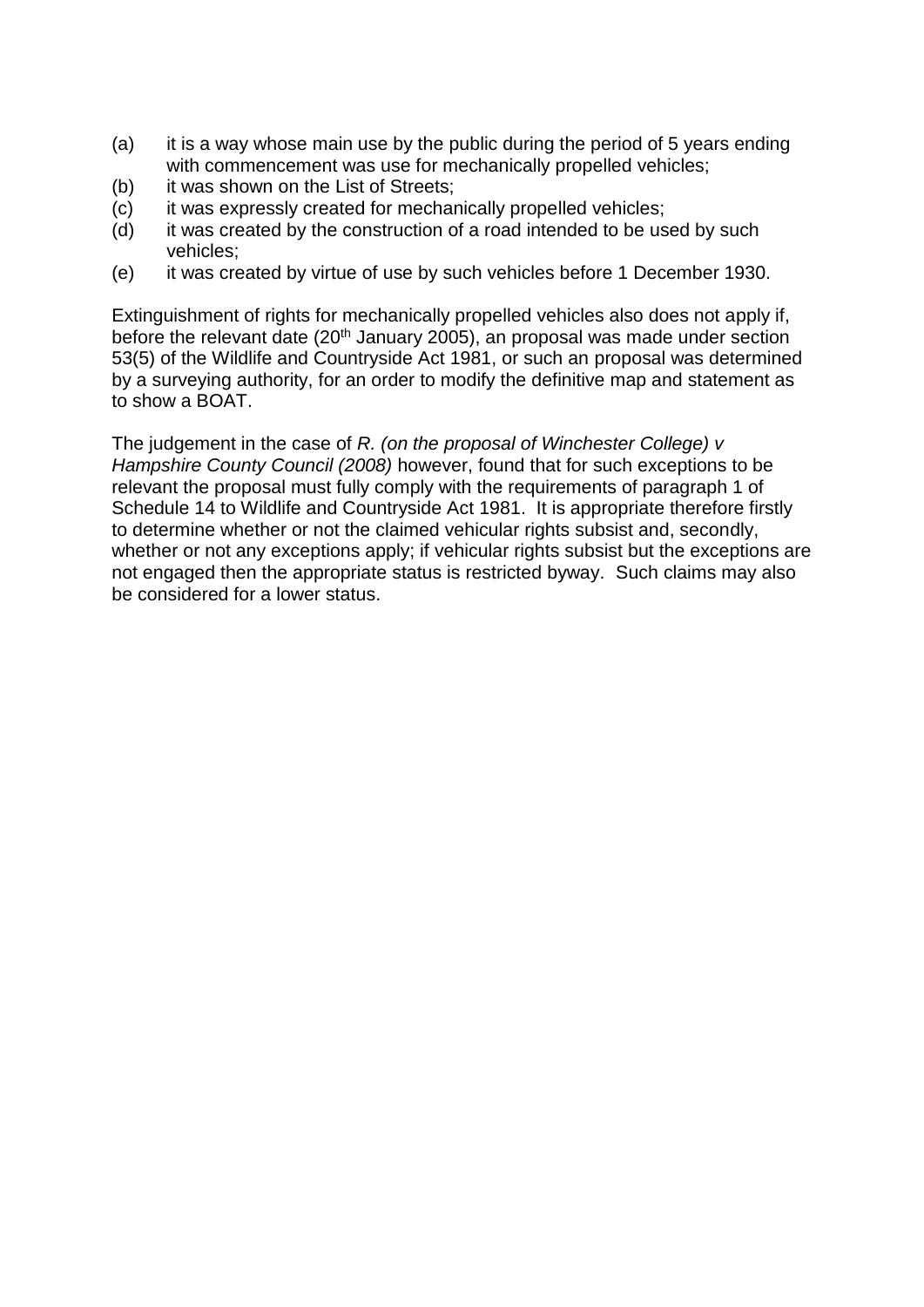**Proposal 1: Proposed upgrade of Bradford Footpath No. 1 to bridleway between points A – B – C – D – E – F – G – H, as shown on plan HIW/PROW/20/37.**

**Recommendation: That no Modification Order be made in respect of the proposal, to modify the Definitive Map and Statement by upgrading Footpath No. 1, Bradford, to a bridleway between points A – B – C – D – E – F – G – H, as shown on drawing no. HIW/PROW/20/37.** 

### **1. Background**

1.1 When the Review was opened in the parishes of Bradford and Cookbury in October 2019, a proposal was put forward by local horse riders that Bradford Footpath No. 1 should be upgraded to a bridleway based on use by local people.

### **2. Description of the Route**

2.1 The proposed upgrade starts at its junction with the county road, T1711, at the northwest corner of Bradford Manor, point A, and proceeds north eastwards along a track along the northern boundary of Bradford Manor to the entrance of Bradford Manor Farm at point B. It turns and continues south eastwards along the track, past the rear of the churchyard at point C and over a tributary of the River Torridge at point D, where it turns south south eastwards to meet a fence and pedestrian gate at point E. The route continues along the track to a field gate at point F, and then narrows from point G, then onto another field gate shortly before point H, at the county road, T1710, on the east side of Priestacott.

## **3. Documentary Evidence**

## **3.1 Cary's Map, 1794**

- 3.1.1 These well-made maps were produced using surveyors and a triangulation system, and are considered to be reasonably accurate. Rights of way are generally not shown as the map is too small scale.
- 3.1.2 The small scale mapping shows a route on a similar alignment to the proposal route between points  $A - B - C - D - E - F - G - H$ , between Bradford and Priestacott, and in a similar manner to other roads in the parish. The county roads between Bradford Town and Lana Cross, and Lana Cross and Priestacott, are not shown to exist at that time.

#### **3.2 Ordnance Survey Draft Drawings mapping, 1803**

3.2.1 Ordnance Survey maps do not provide evidence of the status of this route but rather its physical existence over a number of years. These early Ordnance Survey maps carried a disclaimer, which states that: *'The representation on this map of a road, track or footpath is no evidence of a right of way'.*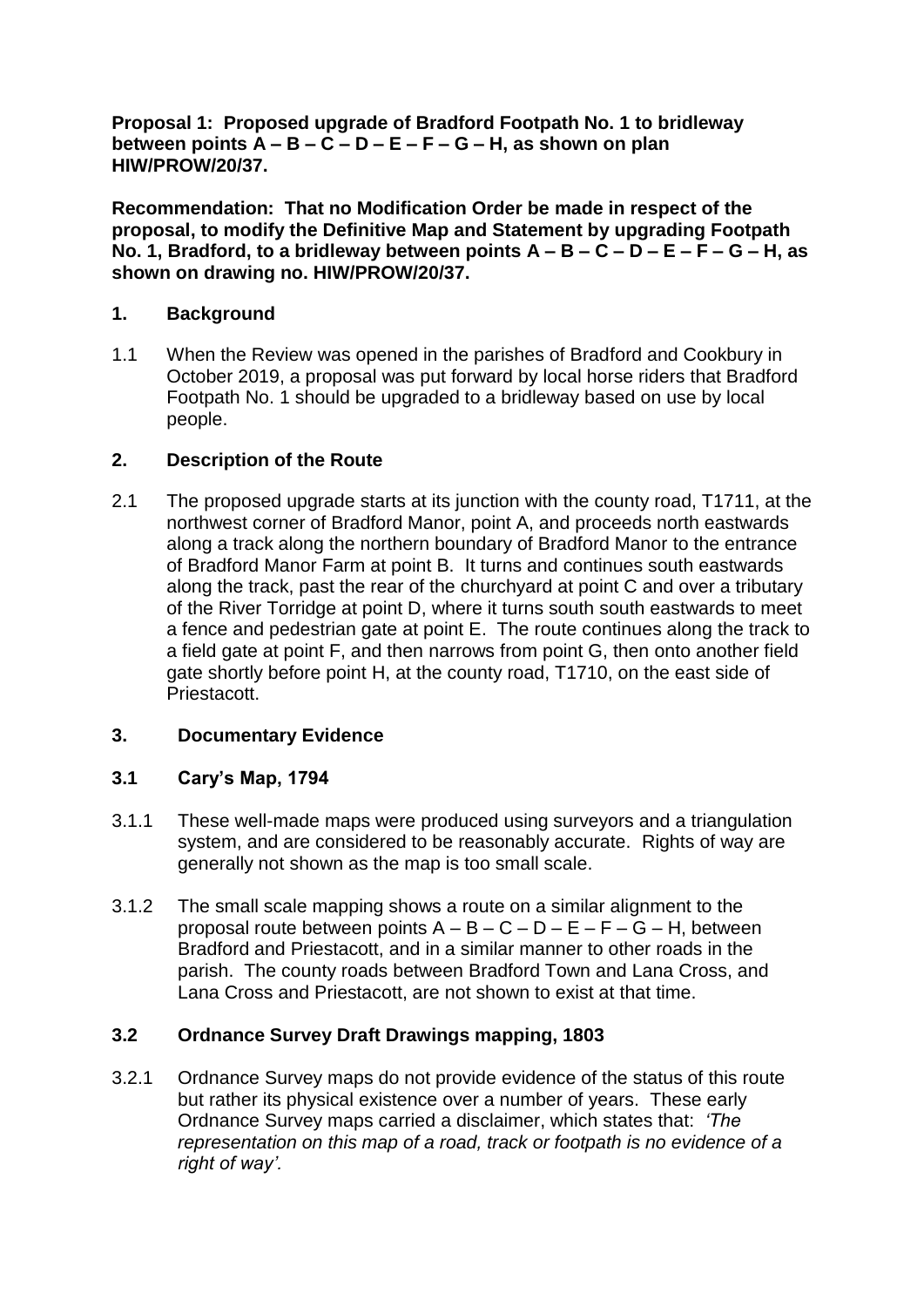3.2.2 The 1803 2" to 1 mile small scale mapping surveyed by Charles Budgen, shows a route on a similar alignment to the proposal route between points A  $-B - C - D - E - F - G - H$ , between Bradford and Priestcot, and in a similar manner to other roads in the parish. The county roads between Bradford Town and Lana Cross, and Lana Cross and Priestacott, are now shown to exist at that time.

#### **3.3 Ordnance Survey mapping, 1809 onwards**

- 3.3.1 Ordnance Survey maps do not provide evidence of the status of this route but rather its physical existence over a number of years. These early Ordnance Survey maps carried a disclaimer, which states that: *'The representation on this map of a road, track or footpath is no evidence of a right of way'.*
- 3.3.2 The 1809 small scale mapping shows a route on a similar alignment to the proposal route between points  $A - B - C - D - E - F - G - H$  and in a similar manner to other routes in the parish.
- 3.3.3 The 1st Edition 25" mapping of 1885 shows the proposal route as an enclosed double dashed track with verges, in a similar manner to other recorded public highways.
- 3.3.4 The 2<sup>nd</sup> Edition 25" mapping of 1906 shows the proposal route in a similar manner to the 1<sup>st</sup> Edition, though without the verges shown.
- 3.3.5 The Post War A Edition 25" mapping of 1955 shows the proposal route in a similar manner to the 2<sup>nd</sup> Edition.

#### **3.4 Greenwood's Map, 1827**

- 3.4.1 These well-made maps were produced using surveyors and a triangulation system, and are considered to be reasonably accurate. The proposal route is shown as a cross road. Rights of way are generally not shown as the map is too small scale.
- 3.4.2 A route is shown on a similar alignment to the proposal route between points A – B – C – D – E – F – G – H as a *'cross-road'*, in a similar manner to other routes in the parish.

#### **3.5 Chapman and Hall Map, 1833**

- 3.5.1 These well-made maps were produced using surveyors and a triangulation system, and are considered to be reasonably accurate. Rights of way are generally not shown as the map is too small scale.
- 3.5.2 Chapman and Hall (fl. 1830 present) was a British publishing house in London, founded in 1830 by Edward Chapman and William Hall, which continues today. The company is best known for its publication of the works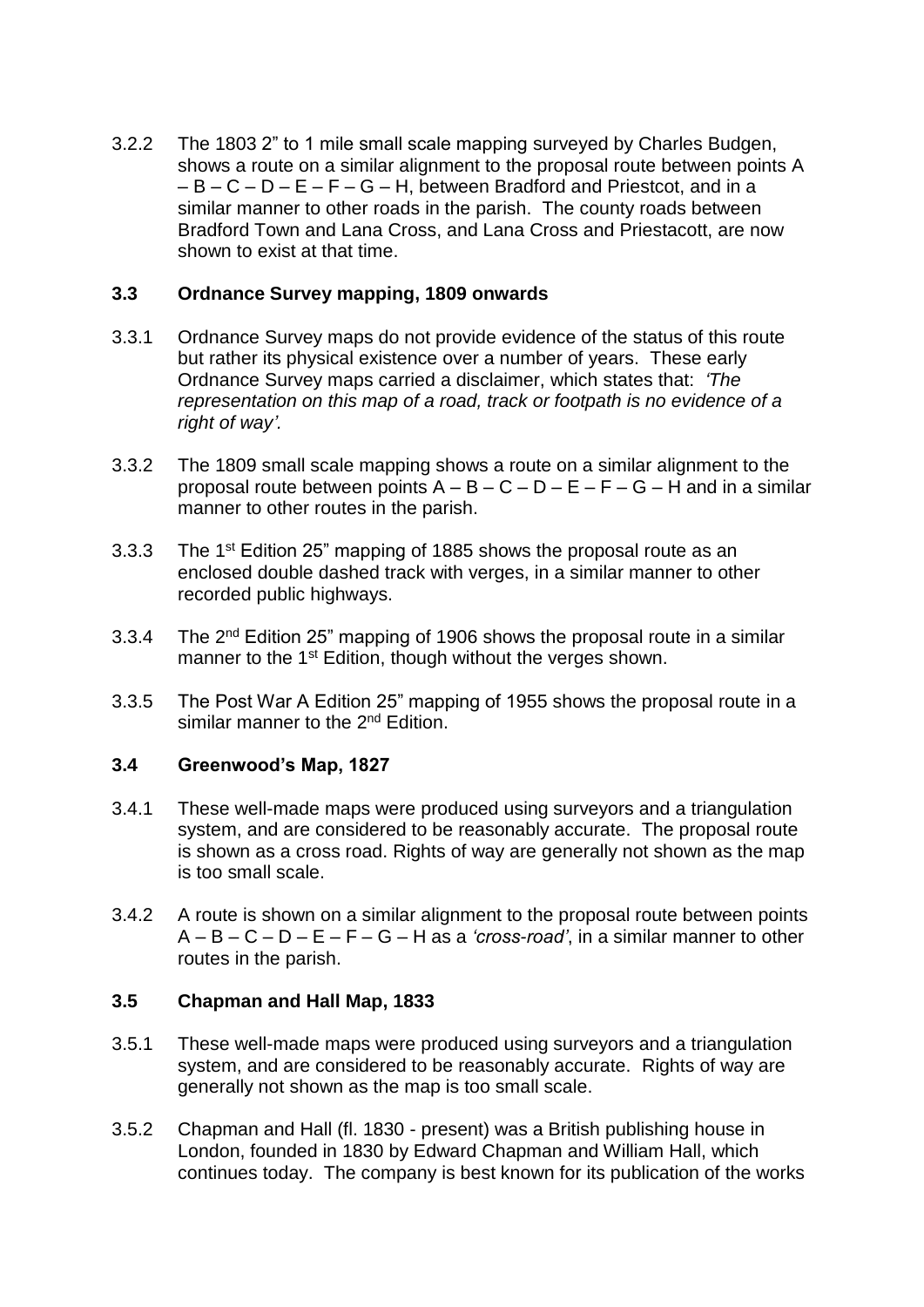of Charles Dickens (from 1840 until 1844 and again from 1858 until 1870), William Thackeray, Elizabeth Barrett Browning, Eadweard Muybridge and Evelyn Waugh. They continued to publish hitherto unpublished Dickens material well into the 20th century. In cartographic circles they are known as the primary publishers of the Society for the Diffusion of Useful Knowledge Atlas, a massive 200+ map atlas that was popular in England during the mid-19th century.

3.5.3 The mapping at a scale of 2.77" to 1 mile, shows a route on a similar alignment to the proposal route between points  $A - B - C - D - E - F - G - D$ H, between Bradford and Priestacott, and in a similar manner to other roads in the parish. The county roads between Bradford Town and Lana Cross, and Lana Cross and Priestacott, are not shown to exist at that time.

### **3.6 Bradford Tithe Map and Apportionment, 1840**

- 3.6.1 Tithe Maps were drawn up under statutory procedures laid down by the Tithe Commutation Act 1836 and subject to local publicity, limiting the possibility of errors. Their immediate purpose was to record the official record of boundaries of all tithe areas. Public roads were not titheable and were sometimes coloured, indicating carriageways or driftways. Tithe maps do not offer confirmation of the precise nature of the public and/or private rights that existed over a route shown. Such information was incidental and therefore is not good evidence of such. Public footpaths and bridleways are rarely shown as their effect on the tithe payable was likely to be negligible. Routes which are not numbered are usually included under the general heading of *'public roads and waste'*.
- 3.6.2 The Bradford tithe map is a second class map, surveyed at a scale of 4 chains to 1" by Mr H Baker of Parliament Street, London, who only did the parish of Bradford tithe survey in Devon. Being second class, it is considered only to be a legal and accurate record of tithe matters. Land that was not subject to tithes was generally accepted to be either public, glebe or crown estates. In many cases public roads are coloured sienna as prescribed by Lieutenant Dawson, a military surveyor with the Ordnance Survey, to the Tithe Commissioners. The original document is held at the National Archives, with copies for the parish and diocese held locally.
- 3.6.3 The proposal route between points  $A B C D E F G$  is shown as uncoloured and numbered 682 – road and waste owned by the Reverend J Bampfield. The remainder of the route between points  $G - H$  is numbered 657a – plantation and pasture, owned by the Reverend J Bampfield. All routes within the parish are shown uncoloured, including the public roads, which record the vicar as the owner.

## **3.7 Bradford Manor Estate records, 1834-1945**

3.7.1 Estate records including surveys, were normally compiled by professional surveyors and therefore likely to be reasonably accurate. The documents appears to be working documents, with field and farm boundaries often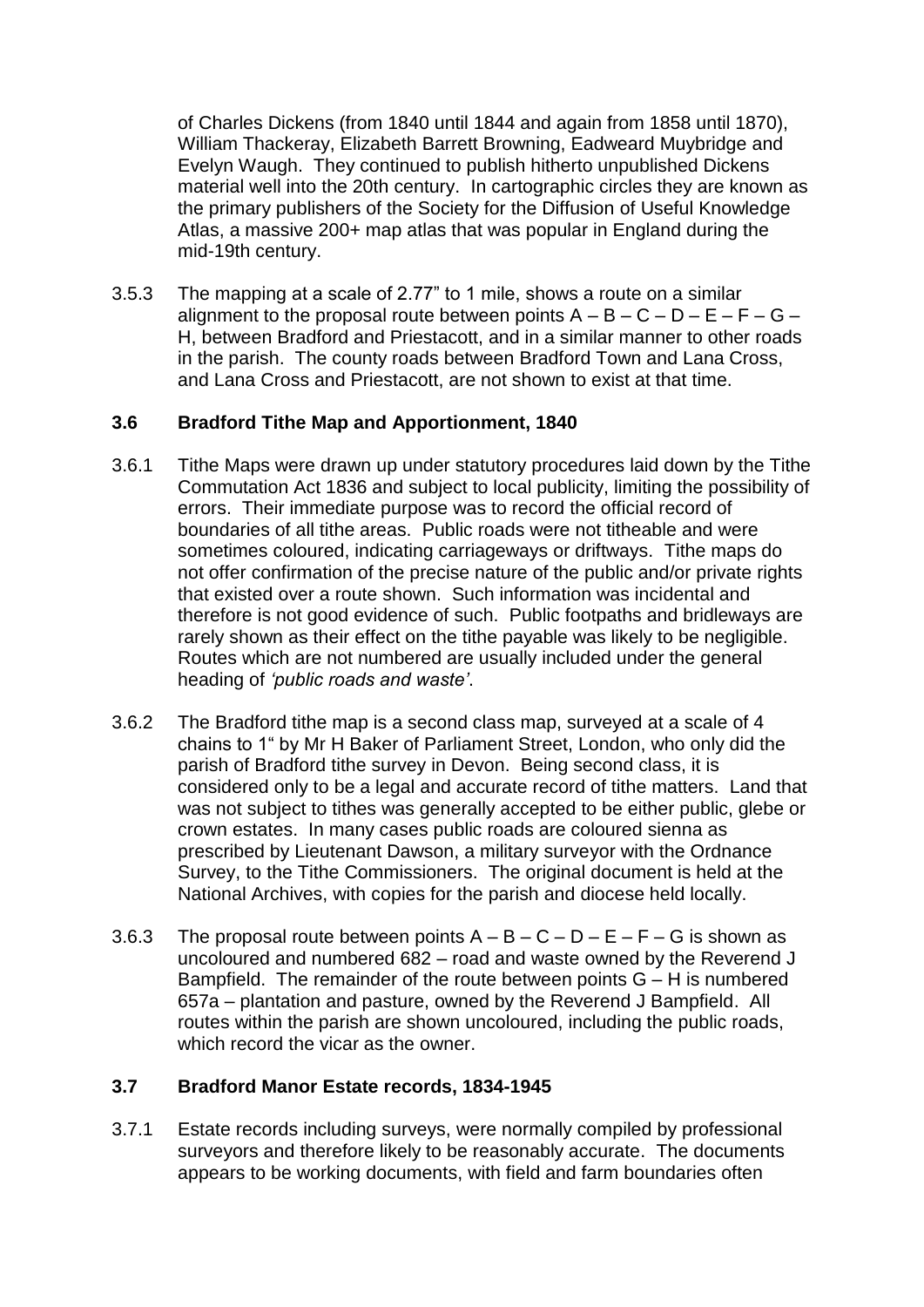depicted in bright colour wash. The purpose of these records was to understand and control property, and therefore any information regarding public rights of way or public highways contained therein were incidental to the survey's main purpose. Public roads and highways that ran through or around the manors were significant features of the landscape.

3.7.2 The records show the proposal route in a similar manner to other routes in the parish. The numerous survey plans all respect the proposal route between points  $A - B - C - D - E - F - G - H$  and do not include it within the property of Bradford Manor at any time between 1834 and 1945.

### **3.8 Bradford Vestry Minutes, C19th**

- 3.8.1 The Minutes provide information about the management of the route and the Council's views regarding the public highways in the parish. A public body such as a District Council had powers only in relation to public highways through the appointed Surveyor historically, which they had a responsibility to maintain. The records for 1898-99 have not survived.
- 3.8.2 Only the records dating between 1891-4 have survived. The minutes during this brief period do not mention the proposal route.

#### **3.9 Bradford Parish Council Minutes, 1894 onwards**

- 3.9.1 The Minutes provide information about the management of the route and the Council's views regarding the public highways in the parish. A public body such as a District Council had powers only in relation to public highways through the appointed Surveyor historically, which they had a responsibility to maintain.
- 3.9.2 There are frequent references to the proposal in the late  $19<sup>th</sup>$  century.
- 3.9.3 4 th March 1895. *'It being shown that the path from the Hatherleigh Road through Stadson to Bradford Town* [Bradford Footpath Nos. 1 (the proposal route), 2 and 3] *was not the only path by which there was a right of way from place to place, Mr Baly proposed and Mr Hutchings seconded 'that the Footpath Committee make further enquiries'*.
- $3.9.4$  $3<sup>rd</sup>$  March 1896. *'The Clerk reported that he had written to Mr Bray about the Lashbrook Stadson path and read the replies, which intimated that the owner of the land on Lashbrook side denied that there was a footpath there and asserted that 'vexatious trespasses' would be stopped…it was moved and…seconded that it be a recommendation from the Council to the next that they consider whether there is a right of way from Stadson to Bradford Manor and from Bradford Manor to Stadson'.* This relates to Bradford Footpath Nos. 1 (the proposal route), 2, and 3.
- $3.9.5$ 22<sup>nd</sup> June 1896. *'The Footpath Committee gave a report about the Stadson to Bradford Town path and Mr Hutchings proposed while Mr Baily seconded 'that the Parish Council refer the 2 paths – Middlecott to Lana and Stadson*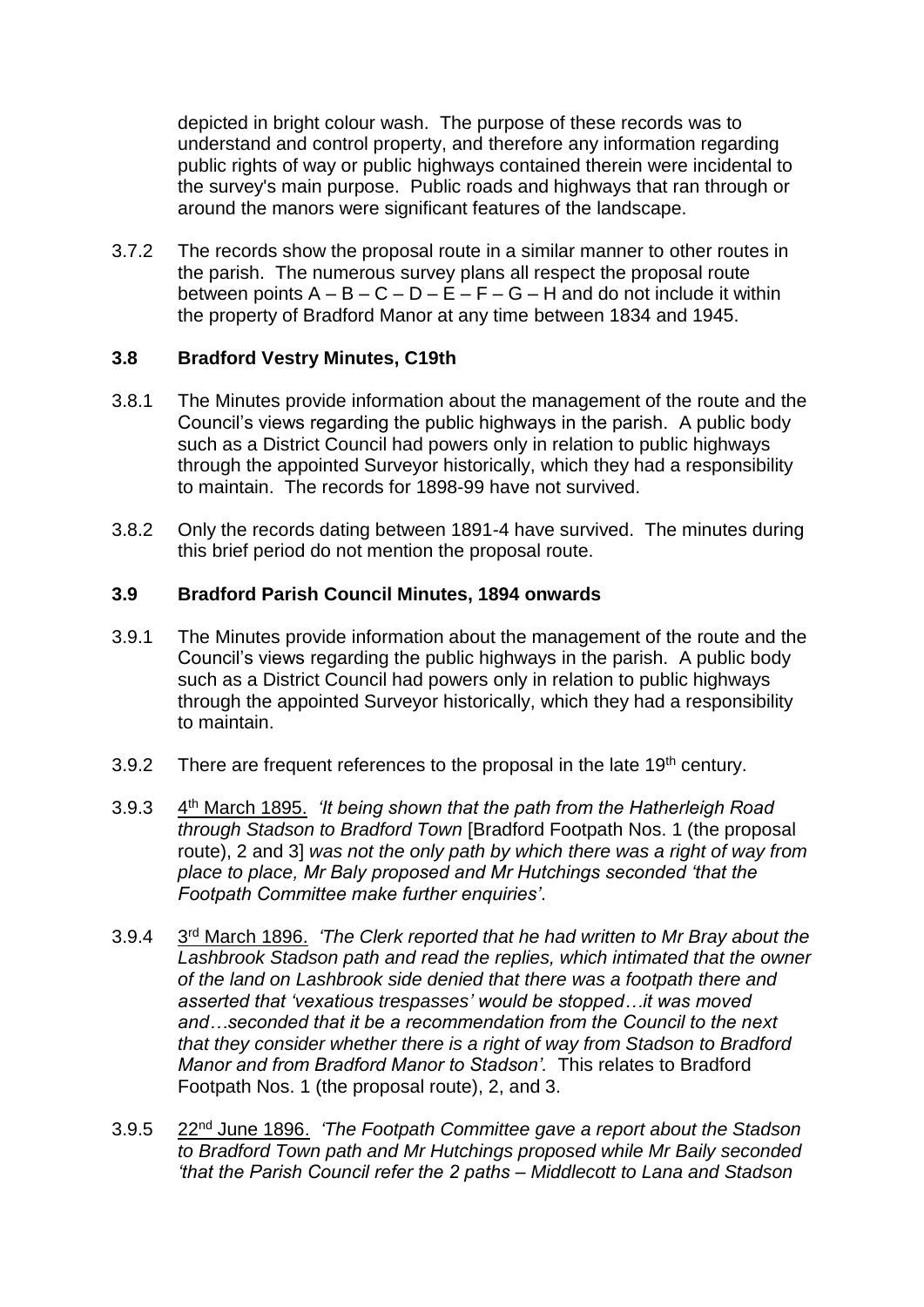*to Bradford Town to the District Council and ask them to see that these paths are restores to the use of the parish by being put in order'.* This latter route relates to Bradford Footpath Nos. 1 (the proposal route), 2, and 3.

- $3.9.6$ 3<sup>rd</sup> February 1955. *'It was proposed by Mr J Heard seconded by Mr J Price to write the Rural Council re the Church Path and whose responsibility it is'.* This may or may not refer to the proposal route, which is known as Church Lane.
- 3.9.7 22nd May 1969. *'A complaint by a parishioner that the footpath from the Rectory to the Manor was obstructed by a padlocked gate was discussed and it was agreed that a letter be sent stating this fact to Holsworthy Rural District Council'*. This is the proposal route.
- $3.9.8$ 8<sup>th</sup> September 1969. *'With regard to the footpath at Bradford Manor, Mr Cox said he had visited the owner of the property and he had agreed to make it possible for people to pass at the padlocked gate in question'.*
- 3.9.9 Circa 1976. A survey of public rights of way carried out annually has survived and describes the proposal route, which is currently recorded as Bradford Footpath No. 1 as, being in constant use by locals, being clear and passable in all weathers, with two gates which opened easily.

#### **3.10 Bartholomew's maps, 1903 onwards**

- 3.10.1 These maps were designed for *tourists and cyclists* with the roads classified for *driving and cycling purposes.* They were used by and influenced by the Cyclists Touring Club founded in 1878 which had the classification of First Class roads, Secondary roads which were in good condition, Indifferent roads that were passable for cyclists and other uncoloured roads that were considered inferior and not to be recommended. Additionally, footpaths and bridleways were marked on the maps as a pecked line symbol. Cyclists were confined to public carriage roads until 1968. The small scale does not permit all existing routes to be shown, omitting some more minor routes. The purpose of these maps was to guide the traveller along the routes most suitable for their mode of transport.
- 3.10.2 The proposal route between points  $A B C D E F G H$  is shown on the 1903 edition as a *'Secondary road (Good)'*, the same rating as the county road running parallel to it. Footpaths and bridleways were shown as singles dashed lines.
- 3.10.3 By the time of the 1924, 1932, and 1944 Editions, the proposal route is no longer shown as a *'Secondary road'*, but as an *'Inferrior Road'* and not to be recommended. Footpaths and bridleways were shown as singles dashed lines.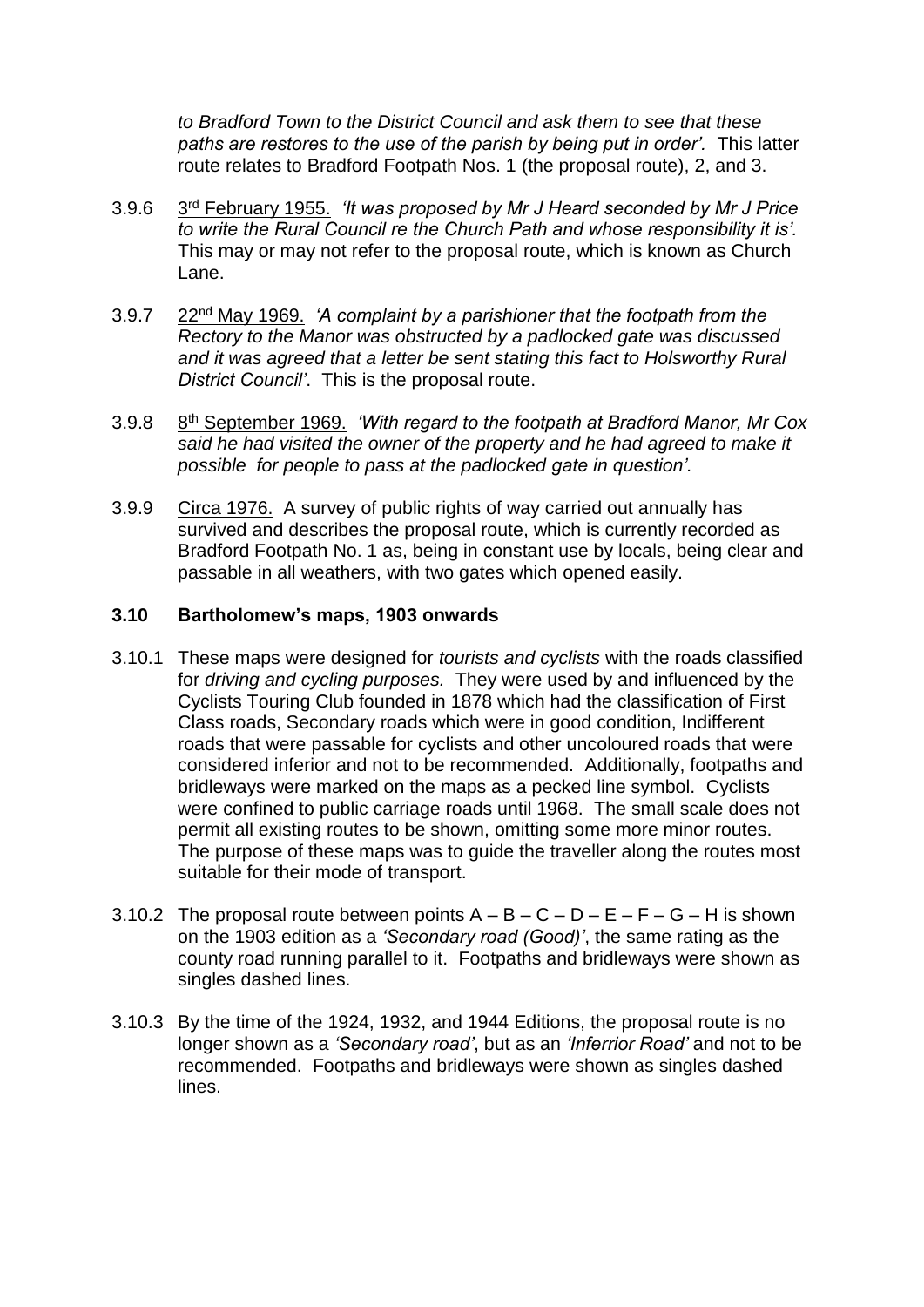## **3.11 Finance Act, 1909-10**

- 3.11.1 The Finance Act imposed a tax on the incremental value of land which was payable each time it changed hands. In order to levy the tax a comprehensive survey of all land in the UK was undertaken between 1910 and 1920. It was a criminal offence for any false statement to be knowingly made for the purpose of reducing tax liability. If a route is not included within any hereditament there is a possibility that it was considered a public highway, though there may be other reasons to explain its exclusion.
- 3.11.2 The proposal route affects hereditament 40 between points  $A B C D -$ E and hereditament 19 between points  $E - F - G - H$ . It appears that initially hereditament 40 was drawn on the map with breaks in the boundary at points A and E, but these have subsequently been filled in. Consequently, the route is included within these hereditaments. Hereditament 40, Bradford Manor, was owned by Mr AE English and occupied by Mr G Taylor, and has a deduction for Public Right of Way or User of £26. Hereditament 19 (part 1), Glebe, was owned by Mr JNW Bampfield and occupied by Messers Smale, Taylor, and Hutchings. There is no deduction for Public Right of Way or User, but it is noted under the Easements section that there was a right of way for foot passengers along the occupation road, which is the proposal route.

## **3.12 Handover Roads records, 1929-47**

- 3.12.1 These records are considered to be a positive indication of what the highway authority believe the status of roads included to be, and are conclusive evidence of a highway authority's acceptance of maintenance responsibility, a commitment not normally undertaken lightly. Such records were for internal use and did not purport to be a record of rights. The lack of a road's inclusion does not necessarily suggest it could not have been a public highway.
- 3.12.2 The proposal route is not included.

## **3.13 Aerial Photography, 1946 onwards**

3.13.1 The aerial photography shows the proposal route  $A - B - C - D - E - F - G$ – H open and available to the public. No fence and gate can be seen at point E. Vegetation obstructs the current large gate location near point H, so it cannot be ascertained if a gate existed at that location at that time.

## **3.14 Definitive Map Parish Survey, 1950s**

3.14.1 The compilation process set out in the National Parks and Access to the Countryside Act 1949 involved a substantial amount of work and such records are considered a valuable source of information. The rights of way included in the process had to pass through draft, provisional and definitive stages with repeated public consultations.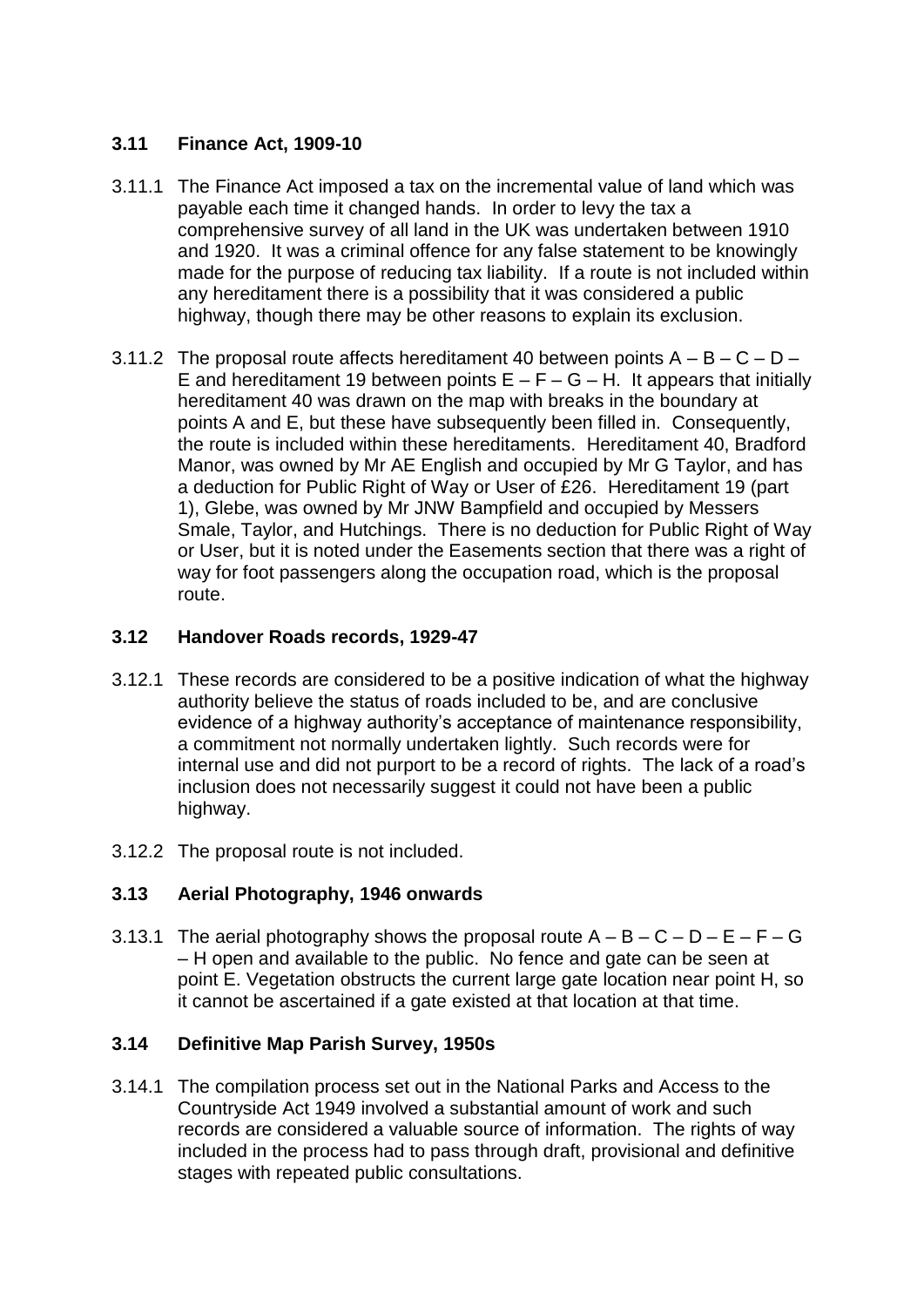3.14.2 Footpath No. 1 was surveyed by Messers Hutchings, Bailey, Price, Heard and Perkin, on the 9<sup>th</sup> October 1950. The proposal route was included in the Parish Survey and in the List of Paths agreed on the 22<sup>nd</sup> May 1958. It was described as leading *'from the Rectory to the Church of All Saints and connects with the main road at the Manor entrance, the footpath is of stone surface, but no repairs has been done to it for many years'*.

### **3.15 Definitive Map and Statement, 1957**

- 3.15.1 The inclusion of a public right of way on the Definitive Map and Statement is conclusive evidence of its existence. However, this does not preclude that other rights which are currently unrecorded may exist.
- 3.15.2 The Definitive Statement for Bradford Footpath No. 1 is described as running from *'It starts at the county road by the entrance to the Rectory and proceeds along an old road partly metalled in a north-westerly direction passing to the east of All Saints Church thence curving westerly to join the county road by the entrance to Bradford Manor.*

### **3.16 List of Streets, 1970s onwards**

3.16.1 The proposal route is not included.

### **3.17 Holsworthy Rural District Council Minutes, 1974 onwards**

- 3.17.1 The Minutes provide information about the management of the route and the Council's views regarding the public highways in the parish. A public body such as a Parish Council had powers only in relation to public highways through the appointed Surveyor of Highways historically, which they had a responsibility to maintain.
- 3.17.2 The records still surviving have some references to highways and public rights of way, but none relate to the proposal route, which is currently recorded as Bradford Footpath No. 1.

#### **3.18 Route Photographs, 2019 onwards**

3.18.1 The route photographs show that the proposal route, between points  $A - B C - D - E - F - G - H$ . It is open and available to the public, but currently only on foot due to the fence and gate at point E. The gate at point H is the full width of the route at that point.

## **3.19 Land Registry, 2019**

3.19.1 The proposal route is not registered to any property or owner. The properties of Bradford Manor Cottage and Bradford Manor only have rights of way over part of the route between points  $A - B - C$  for varying lengths. The remainder of the route is not subject to such rights.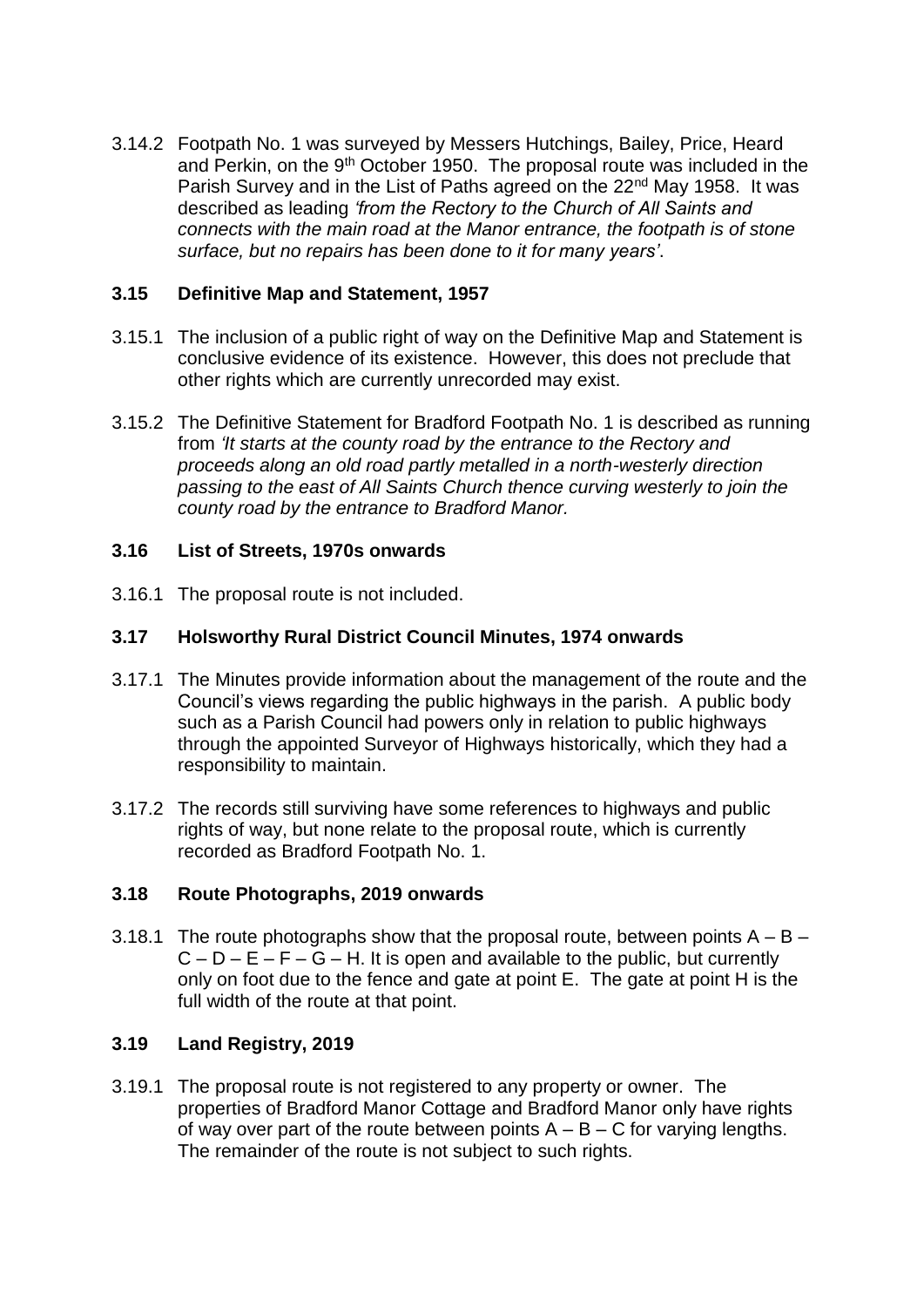## **4. User evidence**

4.1 Fourteen user evidence forms have been received in support of the proposal from sixteen people dating from 1945 until 2020 when the forms were submitted, detailing use on foot and horse, and with vehicles.



- 4.2 Mrs Badham of Holsworthy has used the route, known as Church Lane, since 1987 on foot and with horses. Though signed currently as a footpath she believes it to be an ancient track. She had permission from the previous owner of Bradford Manor, Mr Denby, to use the route. A *'no horses'* sign appeared in 2017 but this has since gone. She states that the fence and gate erected at point E in 2019 obstructs a local wheelchair user.
- 4.3 Mr Barkwill of Bradford has used the proposal route on foot since 1948, but believes it to be a byway. He states that the route was the original main road as the county road between Lana Cross and Priestacott did not exist until more recent times.
- 4.4 Mrs Cleave of Bradford used the route a lot on horseback between 1969-83. She states that there was only 1 gate on the route at that time and that it was usually open. She did not have permission to use the route, as no-one owns it. The only obstruction has been the recently erected fence and gate at point E.
- 4.5 Ms Curno of Shebbear has used the proposal route four-five times a year since 1970 on foot and horse, but has not been able to ride the route since the fence and gate were erected at point E, on which was painted *'Footpath only no horses'*. She has never had permission to use the route.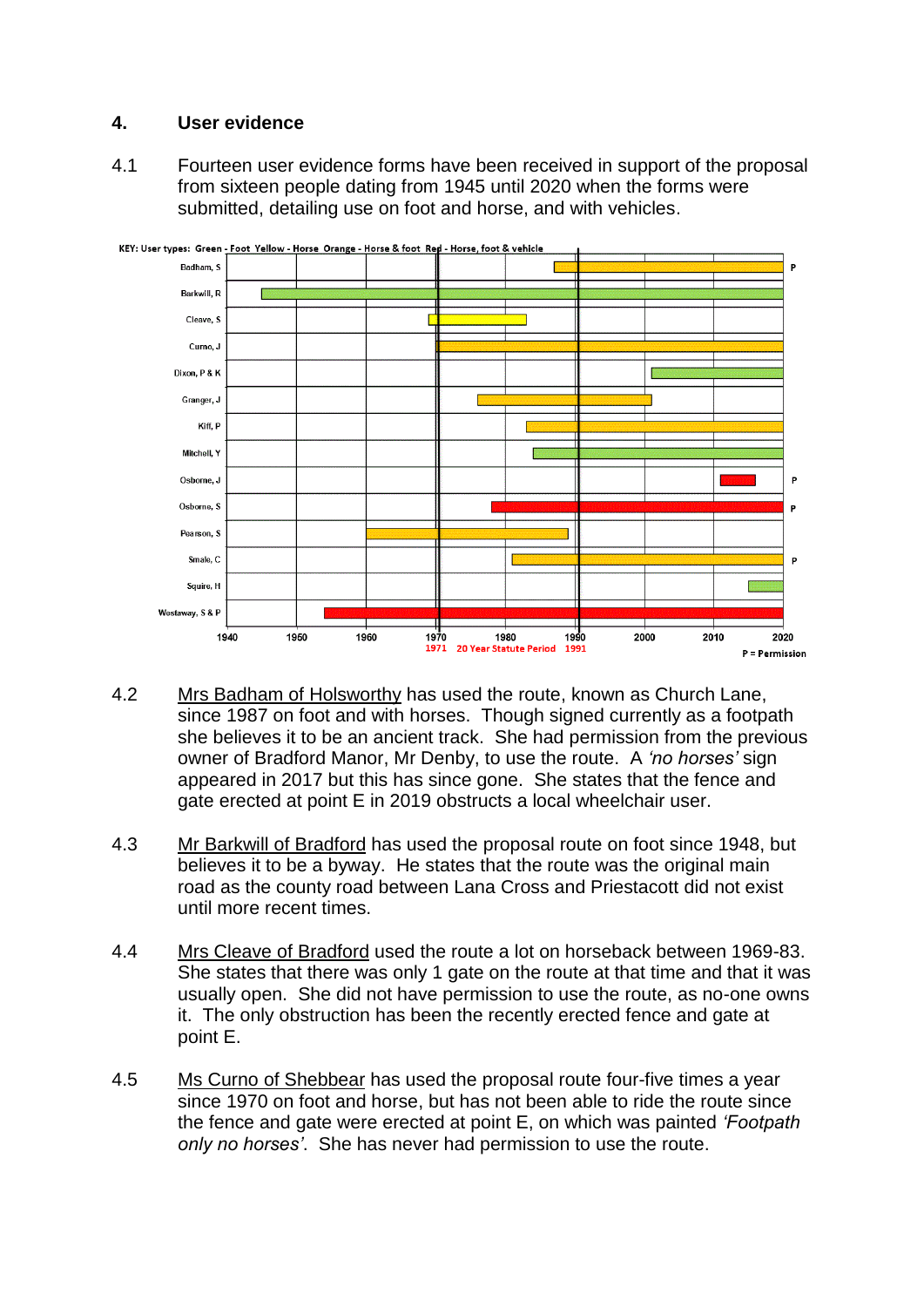- 4.6 Mr and Mrs Dixon of Bradford have used the route approximately ten times a year on foot since 2001. They recall a stile part way along and the recent kissing gate. They would like it *'to be returned to bridleway'*, so that it is passable for dog walkers and horse riders.
- 4.7 Mr Granger of Bristol used the proposal route between 1976-2001 on foot and horseback several times a year. He recalls an unauthorised stile on the route but no notices or other obstructions. He did not have permission to use the route. He believes that the proposal route, Church Lane, is an ancient road pre-dating the road between Lana Cross and Priestacott.
- 4.8 Mrs Kiff of Bradford has used the proposal route on an almost weekly basis since 1983 on foot and used to also ride it with a horse. She has never had permission to use it and did not recall any notices. Structures have only appeared on the route in recent years.
- 4.9 Mrs Mitchell of Bradford has walked the route since 1984 and also used to have a private vehicular right to Bradford Mill. In recent years she recalls a sign stating *'this is not a bridleway'*. She had permission to use the route during the Foot and Mouth epidemic.
- 4.10 Mrs Osborne of Bradford has used the proposal route since 1978 between weekly and monthly on foot and leading horses. She also has a private right of access with vehicles for farming purposes. Mrs Osborne believes it to be the historic carriage way from the (former) Rectory to the church and Bradford Town, as it was known. She recalls a stile at point E prior to the current gate and fence, and a *'no horses'* sign which was attached for a short time to the finger post footpath. She also had permission to use the route from the former owner, Mr Denby.
- 4.11 Ms Osborne of Bradford has used the route a varying amount since 1982 on foot, horse and privately, with vehicles to access farm land. She recalls a stile at point E prior to the current gate and fence, and a *'no horses'* sign circa 2018. She states that she had permission from Mr Denby, the previous owner of Bradford Manor between 1983-90. Her grandfather used the route with a horse and cart to get to Bradford Mill.
- 4.12 Mrs Pearson of Bradworthy used the proposal route on foot and horse between seven and fifteen times a year during the 1960s, 1970s, and 1980s. She recalls being able to use the route until the current gate was erected, with a notice *'Footpath only, no horses'*. She believes it has never been under private ownership. She states that 'it was a cart track…used afterwards for locals to ride and walk. In the 1960's it was also used to access the cricket pitch.
- 4.13 Mrs Smale of Bradford has used the route known as Church Lane since 1981 on foot and horse on a monthly basis, when it was *'commonly used by horse riders'*.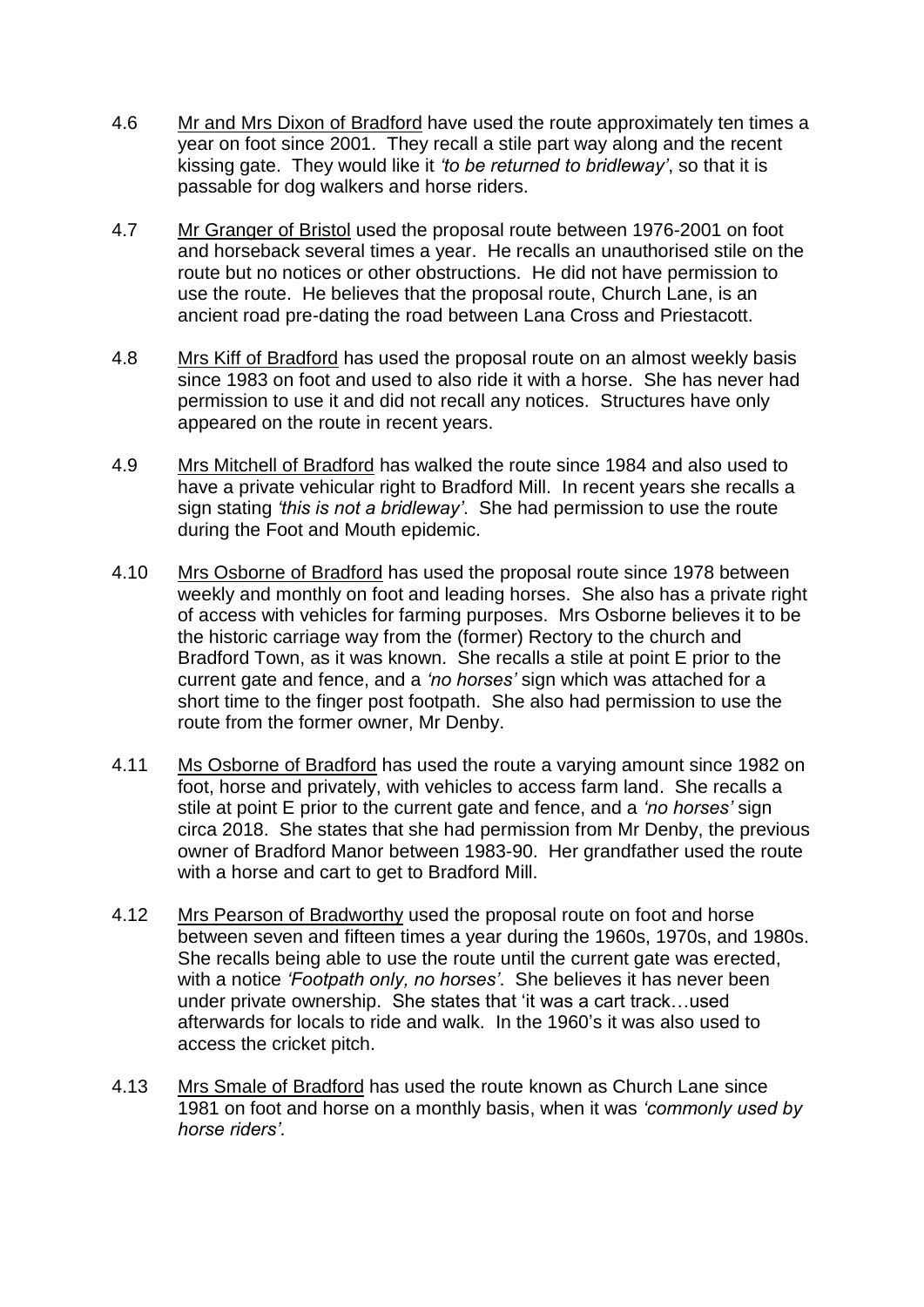- 4.14 She states that she had permission to use the route from the previous owner of Bradford Manor, Mr Denby, after he argued with another horse rider and erected an obstructive fence across the route at point E.
- 4.15 She recalls that when Mr Manners purchased Bradford Manor he initially erected a stile at point E, but changed this to a gate when Mrs Smale asked if she could continue using the route. These structures were apparently not maintained and fell into disuse, until the current gate and fence were erected by him, with a *'no horses'* sign painted on it circa 2017.
- 4.16 She recalls that adjacent landowners between points  $E F G H$  have never stopped or restricted horse riders' use of the proposal route, which is currently recorded as a public footpath.
- 4.17 Mrs Squire of Bradford has used the proposal route weekly since 2015 on foot but believes it to be bridleway. She recalls the kissing gate at point E, which she regards as an obstruction to horse riders.
- 4.18 Mr and Mrs Westaway of Bradford have used the route about thirty times a year since 1954 without hindrance or permission on foot, horse and with vehicles, the latter to access land, until structures were recently erected. They do not recall any signs.

#### **5. Informal Consultation Responses**

- 5.1 A total of six responses were received from member of the public in response to the informal consultation, with four in support, one neutral, and one against the proposal.
- 5.2 Ms Daniel of Stibb Cross supports the proposal to improve the amount of offroad riding and would welcome more such routes.
- 5.3 Mrs Smale of Bradford supports the proposal and submitted a user evidence form.
- 5.4 Mrs Stokes of Thornbury supports the proposal to improve the amount of off-road riding.
- 5.5 Mr Stokes of Thornbury supports the proposal to improve the amount of off-road riding and would use the route if upgraded.
- 5.6 Ms Rowlands of Cookbury objects to the proposal on maintenance and safety grounds.
- 5.7 The Ramblers' North Devon representative was not able to put forward any proposals or evidence for consideration.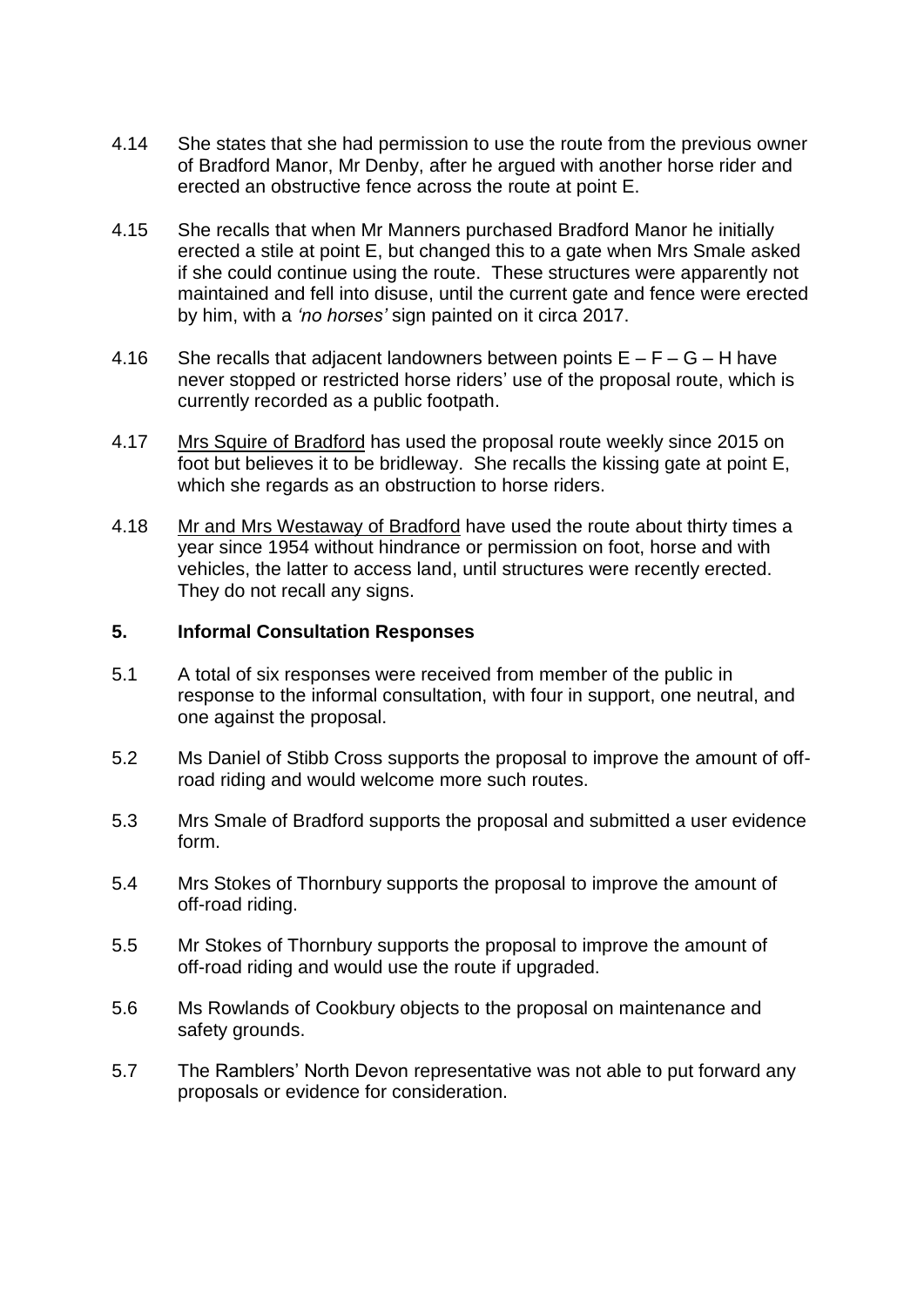5.8 No response has been received from the Bradford and Cookbury Parish Council.

#### **6. Landowner Evidence**

- 6.1 Five of the eight adjacent landowners responded to the informal consultation.
- 6.2 Mr Bassett of Bradford Manor Farm has owned land adjacent to the proposal route since 2019 and has completed an Evidence Form. He has a right of way along the route between points  $A - B$  and has only rarely seen walkers using it. He believes it is not suitable and dangerous to horse riders and cyclists due to its *'narrow'* width and the agricultural machinery also using it.
- 6.3 Mr Cooper of Bradford Mill has lived at the property which uses the proposal route between points  $A - B$  as part of its access since 2014. He believes the route is only as footpath as it is signposted as such. He opposes the proposal on safety grounds as he believes it is dangerous. He feels that the section between points  $B - C$  is steep and slippery for horses. He has never stopped anyone from using the route.
- 6.4 Mr and Mrs Kelly of Manor Cottage, Bradford have lived adjacent to the lane since 2011. They believe its width and well stoned surface indicates heavier and higher use than a footpath historically. They have seen their neighbour take their grandchildren on ponies along the lane, and this was also seen by an adjacent landowner who made no comment. They understand from long standing residents that the route has been well used by horses in the past. They support the proposed upgrade, as they believe it would have had similar use to in the past.
- 6.5 Mr Manners of Bradford Manor stated on his Evidence Form in January 2021 that he was the freehold joint owner of land crossed by the proposal, which he occupied from 1991 and owned since 2011. He has since sold the property, and by October 2021 had left the area.
- 6.6 He stated that the previous owner owned the property from 1972. He also claimed that the public right of way was *'extended some years ago and altered which allows people…to come right around the back of our home…causing issues…it used to stop south of our home…and go through…the grave yard…to the front church gate'.*
- 6.7 He regarded the route as only a footpath. He stated that several neighbours have a private right of way over his land and that he had stopped several local residents from using the route on horseback. He stated that he had never been asked for permission and would have refused it if asked.
- 6.8 He erected *'no horses'* signs which were attached to the footpath direction post and the kissing gate and fence, when he saw a local person riding along the lane. These signs were removed and subsequently replaced. A stile and gate was first erected at point E in 2015, which was renewed and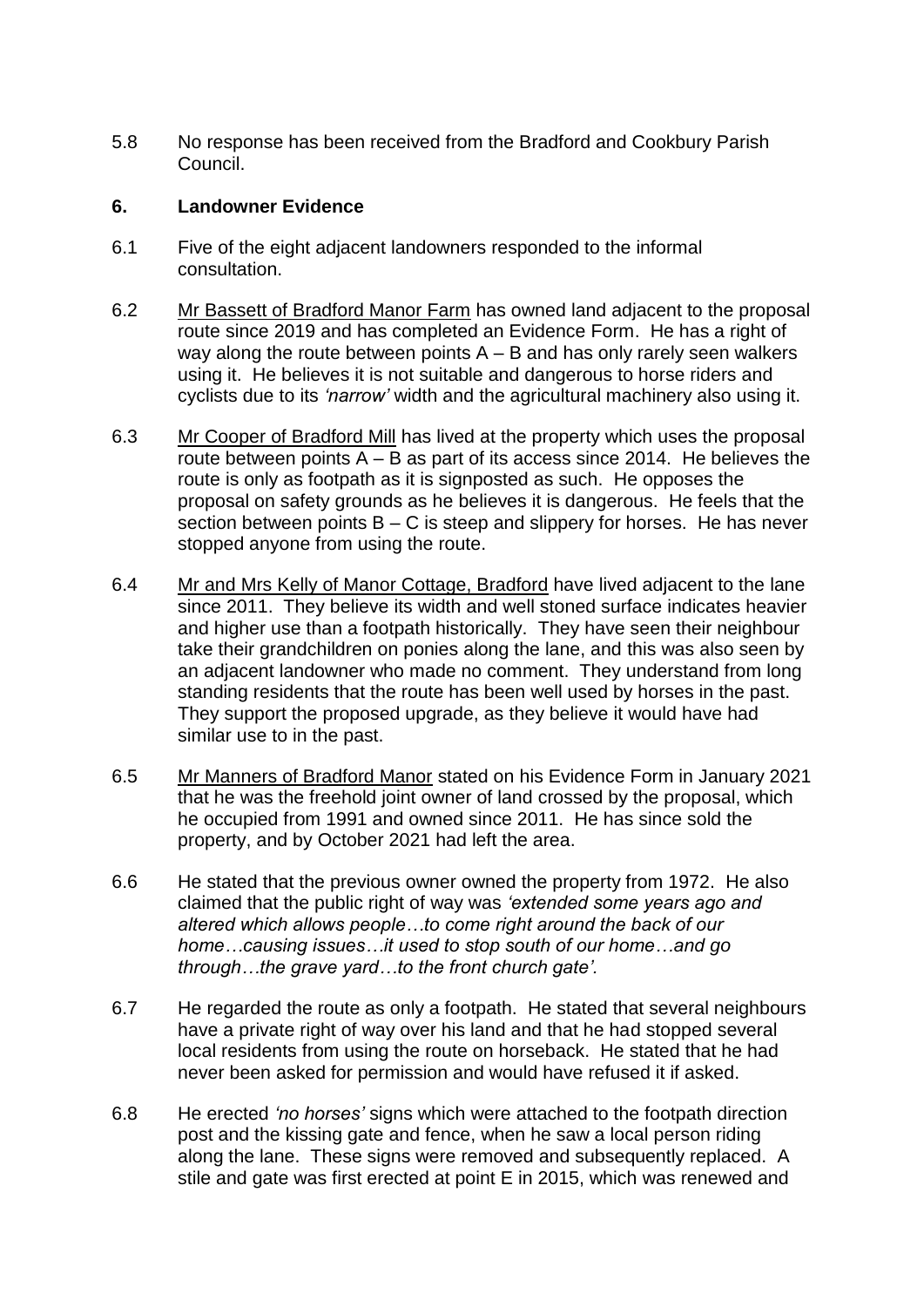then replaced with a kissing gate. Following on from this, Mr Manners made a Section 31(6) deposit in 2021. Mr Manners submitted several letters from Mr Pennington, a Mr and Mrs Jones, and a copy of Mr and Mrs Piper's objection letter to the informal consultation in support of his proposal rebuttal.

- 6.9 Mr W Pennington has lived in the area since the late 1950s and his wife was Bradford born and bred. They state the proposal route has never been a bridleway and that the route was designed for the rector to walk to the church. Mr Pennington states he made a stile for the previous owner in the early 1980s to stop vehicles destroying the lane.
- 6.10 Mr M Jones has lived in the area for over 30 years. He uses the route with his large dogs as it is a footpath and his dogs would worry horses. He states he has never seen horses using the lane or bridleway signs.
- 6.11 The successors to Mr Manners at Bradford Manor were contacted in February 2022, and have responded through their representative.
- 6.12 Mr and Mrs Ash of Bradford Manor purchased the property in September 2021 and are aware of the public footpath. They have not seen anyone using the route and no-one has asked for permission. Mr and Mrs Ash have not made a Section 31(6) deposit. They consider that the proposal route, currently recorded as a footpath, is dangerous for horses, and believe such use would damage it at cost to the landowners, as well as subjecting them to public injury claims. They feel that a bridleway would not be in keeping with the historical nature of the Bradford Manor Estate, generating increased traffic along the route, which raises traffic safety concerns, and insufficient passing width. Their grandchildren also play on the footpath. Mr and Mrs Ash also have concerns regarding the spread of horse manure.
- 6.13 Mr and Mrs Piper of Church Cottage, Bradford have owned land adjacent to the proposal route since 2020, but have not completed an Evidence Form. They object to the proposed upgrade as they feel the lane would be used by vehicles as well as horse riders, which they feel do not mix, and that it would be detrimental to the local wildlife. They also feel that the County Council or Police do not and will not manage use of the lane, so residents will suffer if there are any issues., and that there is an *'abundance of alternative routes for horse riders…making this proposal…completely unnecessary'*.

#### **7. Rebuttal Evidence**

7.1 No additional rebuttal evidence has been received except that noted above.

#### **8. Discussion**

8.1 In considering the evidence it is necessary to consider the evidential facts in the context of the whole of the documents in which they are contained. Section 32 of the Highways Act 1980 indicates how documents should be evaluated as a whole and how the weight should be given to the facts derived from them. Once the evidence sources have been assessed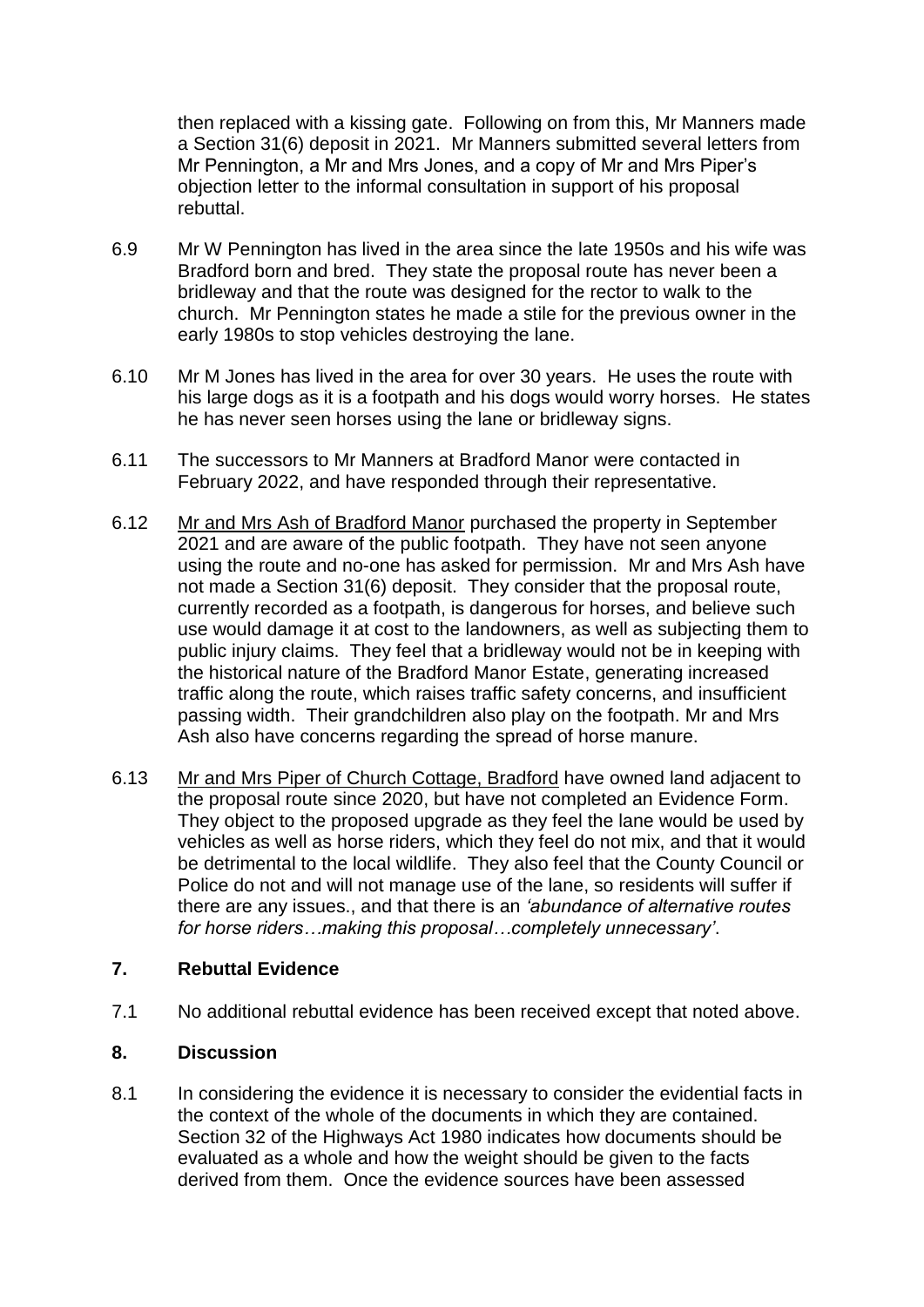individually, they are comparatively assessed as required by the balance of probabilities test.

- 8.2 Statute Section 31 Highways Act 1980. Section 31(1) of the Highways Act 1980 states that if a way has actually been enjoyed by the public *'as of right'* and without interruption for a full period of 20 years, it is deemed to have been dedicated as a highway unless there is sufficient evidence that there was no intention during that period to dedicate it. The relevant period of 20 years is counted back from a date on which the public right to use the way has been challenged.
- 8.3 There are a number of events which may be considered to call the public's right to use the route with a horse. The most recent of these is the Section 31(6) deposit made by the former owner Mr Manners in 2021, though the erection of a kissing gate and fence in 2018 caused a definite recollection of that event amongst members of the public.
- 8.4 However, that gate was replacing a pedestrian gate, believed to have been erected either in 2010 (according to Devon County Council records and supported by users recollections) or 2015 (claimed by the previous landowner, Mr Manners). This apparently replaced an unauthorised stile claimed to have been erected in the early 1980s (claimed by local resident, Mr Pennington), though users recall the stile not appearing until a little while before the late Mr Denby sold Bradford Manor to Mr Manners circa 1991, though apparently he was not the landowner of land crossed by the proposal route until 2011.
- 8.5 Consequently, it is felt that the stile erected by the late Mr Denby prior the sale of the Manor in 1991 is sufficient to call the public's use of the proposal route, currently recorded as Bradford Footpath No. 1, with horses, into question. Consequently, the relevant 20 year period is considered to be 1971 – 1991. Unfortunately, Mr Denby passed away in 2013, so any evidence relating to his intentions and actions is not direct evidence, only hearsay.
- 8.6 During the relevant 20 year period to be considered under Statute, between 1971 and 1991, there are user evidence forms from 12 members of the public, though only four cover the whole 20 year period. The remainder partially cover part of that period and also several more years. However, of these, two must be discounted as they are from walkers, and the proposal route is already recorded as Bradford Footpath No. 1. Consequently, the number of users to be considered in the relevant period is 10. The level of use ranges from a couple of times a year to weekly, and is what would be expected given the rural nature of the area.
- 8.7 Of these users, only one was solely a horse rider, with six using the route on foot and horse and the remaining three on foot, horse, and vehicle. It appears that the use with vehicle was to check stock, which would have been a private access right, and the use on foot was *'by right'* due to the proposal route's existing designation as a public footpath. Therefore, the amount of use by members of the public using the route with horses is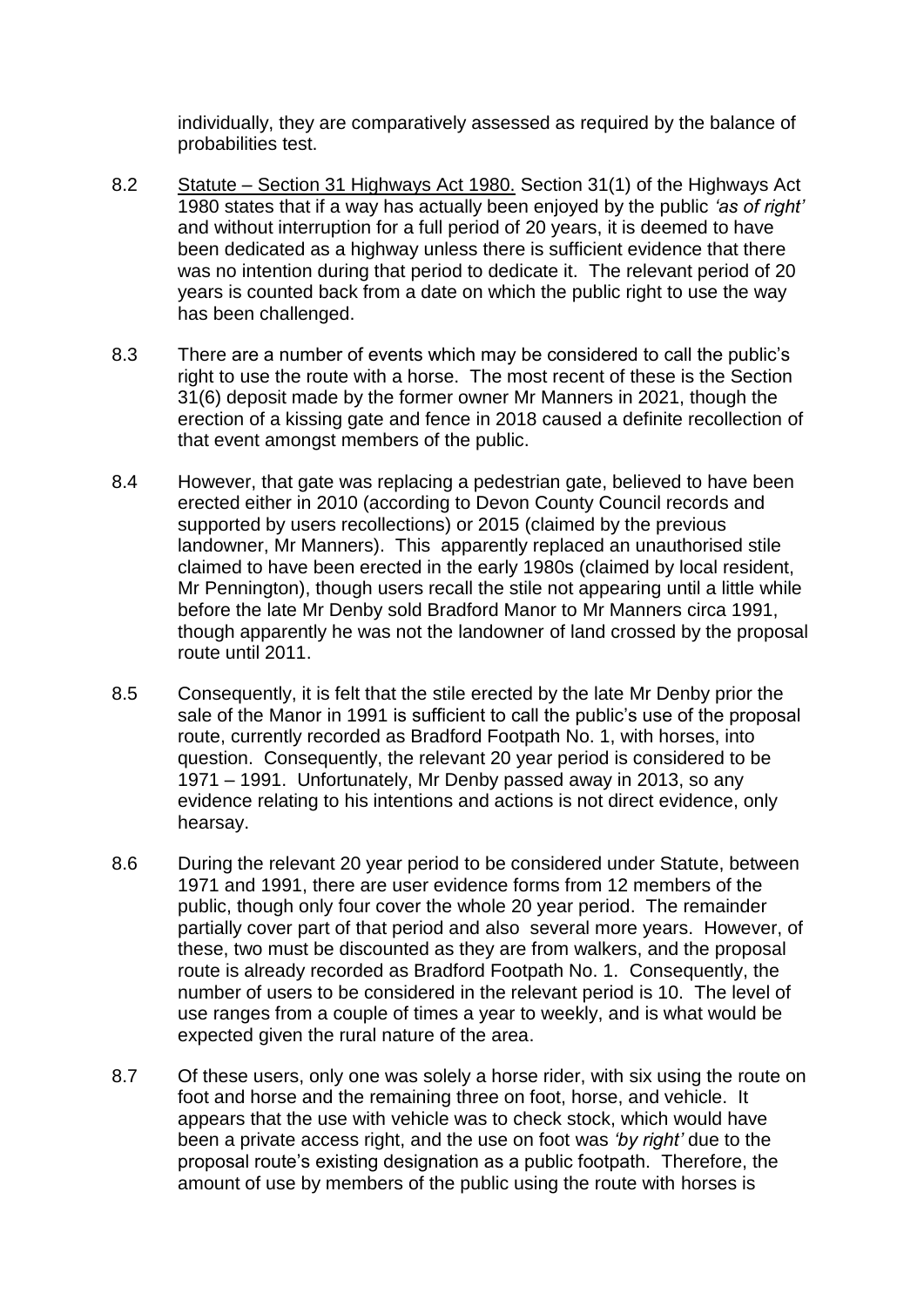reduced. In addition to this, three of the users also claim to have been given permission by the late Mr Denby within the relevant period. One of the users recalls that Mr Denby erected his unauthorised stile and fence a short time before selling Bradford Manor, because he had had an argument with a local horse rider and refused the track to be used.

- 8.8 This leaves six users having used the proposal route with horses, though only one was solely a rider with the remaining five splitting their use between walking, riding, and driving. Consequently, the proposal is considered to fail under Statute, as the level of use by horse riders *'as of right'* is considered insufficient to meet the relevant legal tests.
- 8.9 However, the proposal route may also be considered under common law, and may be proven to exist as a public right of way at common law. Evidence of dedication by the landowners can be express, the evidence of dedication having since been lost, or implied, with the dedication being shown at common law if there is evidence, documentary, user or usually a combination of both from which it may be inferred that a landowner has dedicated a highway and that the public has accepted the dedication.
- 8.10 Common Law. On consideration of the proposal at common law, the historical documentary evidence demonstrates the proposal route's physical existence and availability since at least 1794, when the route was documented on Cary's Map of that date. It is interesting to note that on this map and the Ordnance Draft Drawings of 1803 there is no alternative to the proposal route between Priestacott, Lana Cross, and Bradford hamlet. The proposal route, which is currently recorded as Bradford Footpath No.1, is shown in a similar manner to other recorded public highways in the area at that time. The Bradford Estate records dated between 1834 and 1945, along with the Land Registry do not include the proposal route, which is currently recorded as Bradford Footpath No.1.
- 8.11 It appears that it was bypassed as the main route to and from Bradford hamlet by the time of the Tithe Map in the 1830s. Its historic highway status is acknowledged on the Bartholomew's Maps for Motor Vehicles and Bicycles of the first half of the  $20<sup>th</sup>$  century, where it was included as a good secondary road, and in the 1950 Parish Survey and Definitive Statement, which refer the proposal route as running along an *'old road'*. Vestry records from 1775 note a survey for making a road below Lane End, which is on a hill. The only route it could be is the county road alternative to the proposal route between Lana Cross and Bradford. This bypassing may be why the route is referred to as an *'occupation road'* in the Finance Act records and there was some confusion as to its depiction on the Finance Act map. However, there is no evidence of any *'diversion'* or *'stopping up'* involving the proposal route, which is currently recorded as Bradford Footpath No. 1.
- 8.12 The Bradford and Cookbury Vestry and Parish Council minutes which have survived only focus on highways whenever there was an issue with them, and there are limited references to the proposal route, along with other highways. It appears that the route only received attention if there were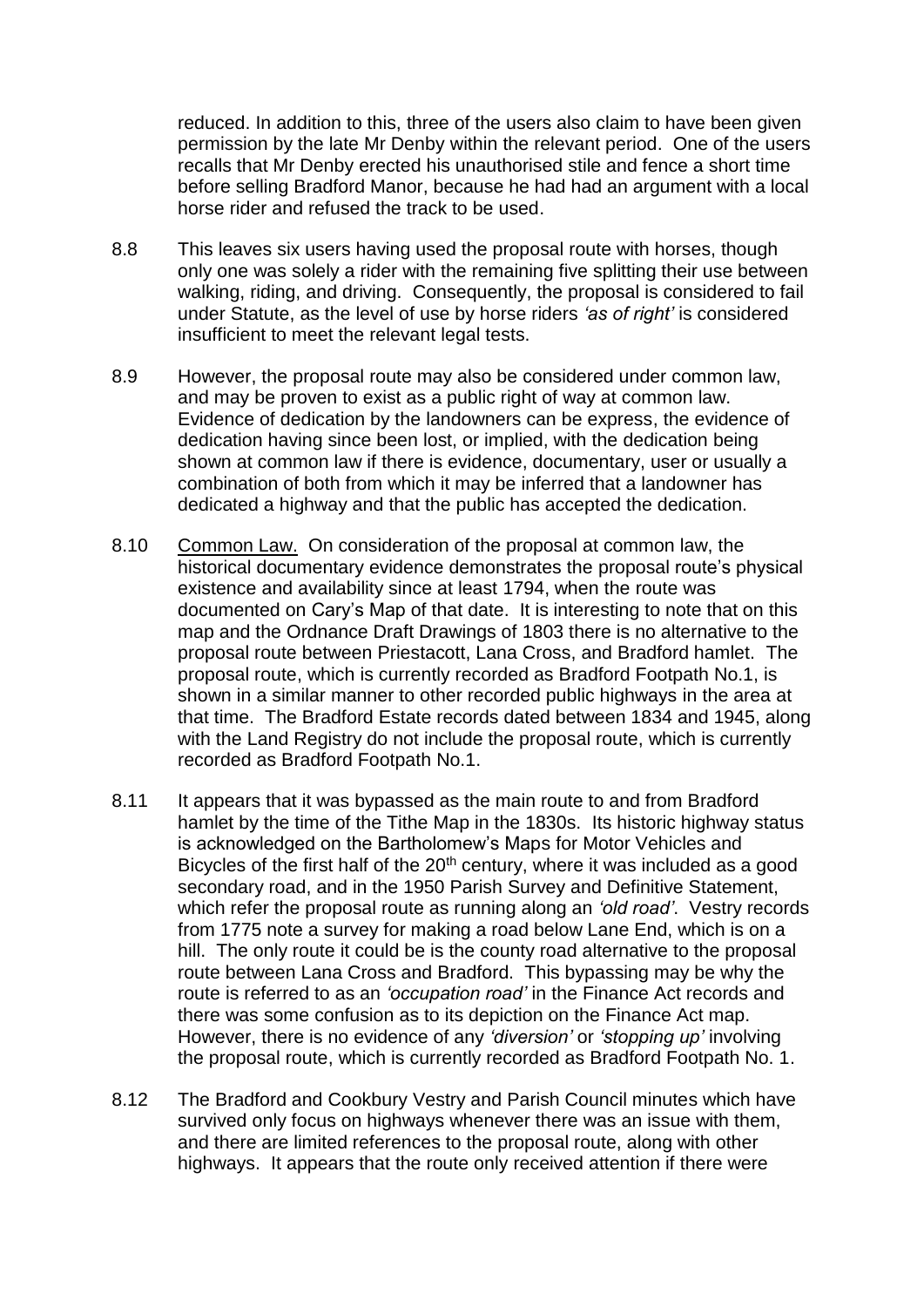issues along the route, such as gates being locked, as in 1969. There is no indication as to the location of such incidents or why they occurred.

- 8.13 The user evidence dates from 1945, though detailed equestrian use dates from 1954, between several times a year and weekly, with no evidence of permission at least until 1978. Prior to 1978, there is user evidence from eight members of the public, however one of those users was a walker, so there is relevant evidence from seven users. Of these only one is solely a horse rider, with three on foot and horse, and two on foot, horse, and vehicle. Whilst all seven users rode the proposal route, six of those split their use between different modes of use, part of which for two users was use *'by right'* to access their fields to check stock.
- 8.14 After apparently arguing with a local horse rider, the late Mr Denby, a previous owner of Bradford Manor (previously known as Bradford Farm House), erected an unauthorised fence and stile at point E at the far extent of his right of way along the proposal route. This was shortly before selling the property to Mr Manners in 1991, who changed the stile to a pedestrian gate, which has since been changed to a kissing gate. However, it appears from the Bradford and Cookbury Parish Council minutes that a gate was locked on the route, which is currently recorded as Bradford footpath No. 1, in 1969, though the precise location of the incident cannot be located.
- 8.15 A Section 31(6) deposit was made in 2021 by Mr Manners, the previous owner of Bradford Manor, however this was not completed correctly and consequently has little weight. If it had been correctly completed, it would not apply retrospectively.
- 8.16 Whilst Mr Manners claimed ownership of the northern part of the proposal route between points A – E, it was not registered to Bradford Manor at Land Registry, which reflects the Bradford and Glebe Estate records of the 19<sup>th</sup> and 20<sup>th</sup> centuries. Bradford Manor and Bradford Manor Cottage only have a right of way along that part of the proposal route.
- 8.17 Only Mr Manners, the previous occupier/owner of Bradford Manor (Bradford Farm House) between 1991-2021, claimed to have challenged use of the proposal route by horses. Such use has also been seen by the owners of Bradford Manor Cottage, who have been in the area since 2011. No other adjacent landowners have challenged any users on horses.
- 8.18 Several currently adjacent landowners feel the proposal route is not suitable for horse riders, but suitability cannot be taken into account as to what public rights exist along the route. Some feel the proposal is not necessary due to an *'abundance'* of alternative routes in the area, however it is noted that the only off-road route available to horse riders in the locality is Bradford and Cookbury uUCR301 between Bason Farm and Cookbury village.
- 8.19 Consequently, the evidence when considered as a whole does not support upgrading of the proposal route to a bridleway or higher status.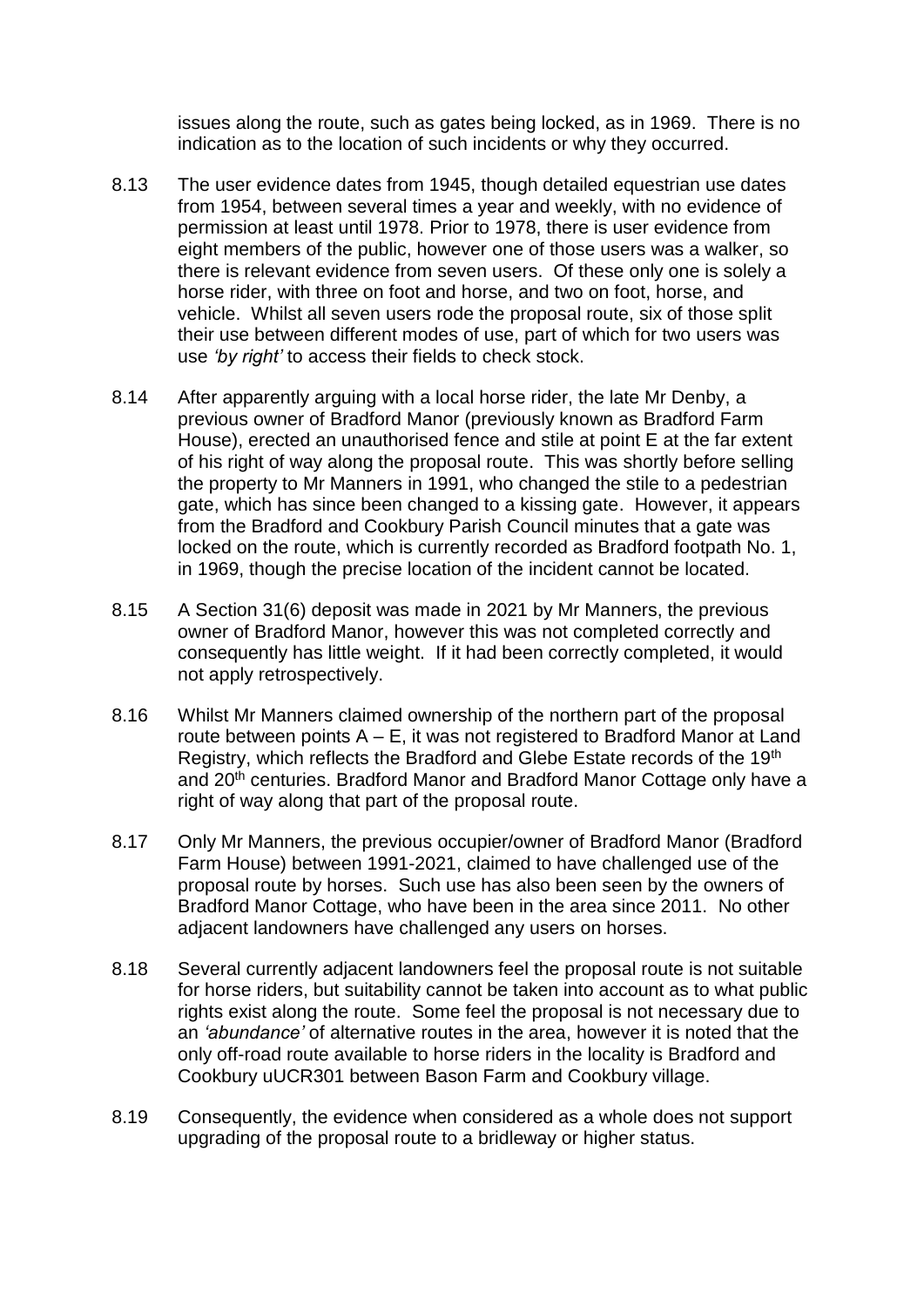## **9. Conclusion**

- 9.1 On consideration of all the available evidence, on the balance of probabilities, the documentary and user evidence demonstrates that the proposal route, currently recorded as Bradford Footpath No. 1 between points  $A - B - C - D - E - F - G - H$  has existed since at least the late 18<sup>th</sup> century. It has been open and available and appears to have been used by the public since that time, as the original route between Bradford and Priestacott, before being bypassed by the county road via Lana Cross circa 1775.
- 9.2 Though there is some evidence that the proposal route was part of the highway network to Bradford hamlet in the late  $18<sup>th</sup>$  to early  $19<sup>th</sup>$  centuries, there is no direct evidence of the status of the route at that time, though estate records have consistently excluded the route.
- 9.3 Detailed user evidence on horseback dates back to 1954, and whilst of the character expected of such a rural area, is a little below that required to progress the proposal further, and insufficient to meet the legal tests. Challenges to this use have been consistent since circa 1978 in the form of stiles/gates erected at point E.
- 9.4 The evidence when taken as a whole is considered insufficient to show that it is reasonable to allege that a public highway of a higher status exists along the proposal route, which is currently recorded as Bradford Footpath No. 1.
- 9.5 It is therefore considered that there is insufficient evidence under both Statute and Common Law to demonstrate that a public highway above that of footpath status exists between points  $A - B - C - D - E - F - G - H$ .
- 9.6 It is therefore recommended that no Modification Order should be made to upgrade the proposal route, currently recorded as Footpath No. 1, Bradford, to a bridleway between points  $A - B - C - D - E - F - G - H$  on the Definitive Map and Statement, as shown on drawing no. HIW/PROW/20/37. However, if additional new evidence is received within six months of this Committee report, it may be possible to re-evaluate the proposal.